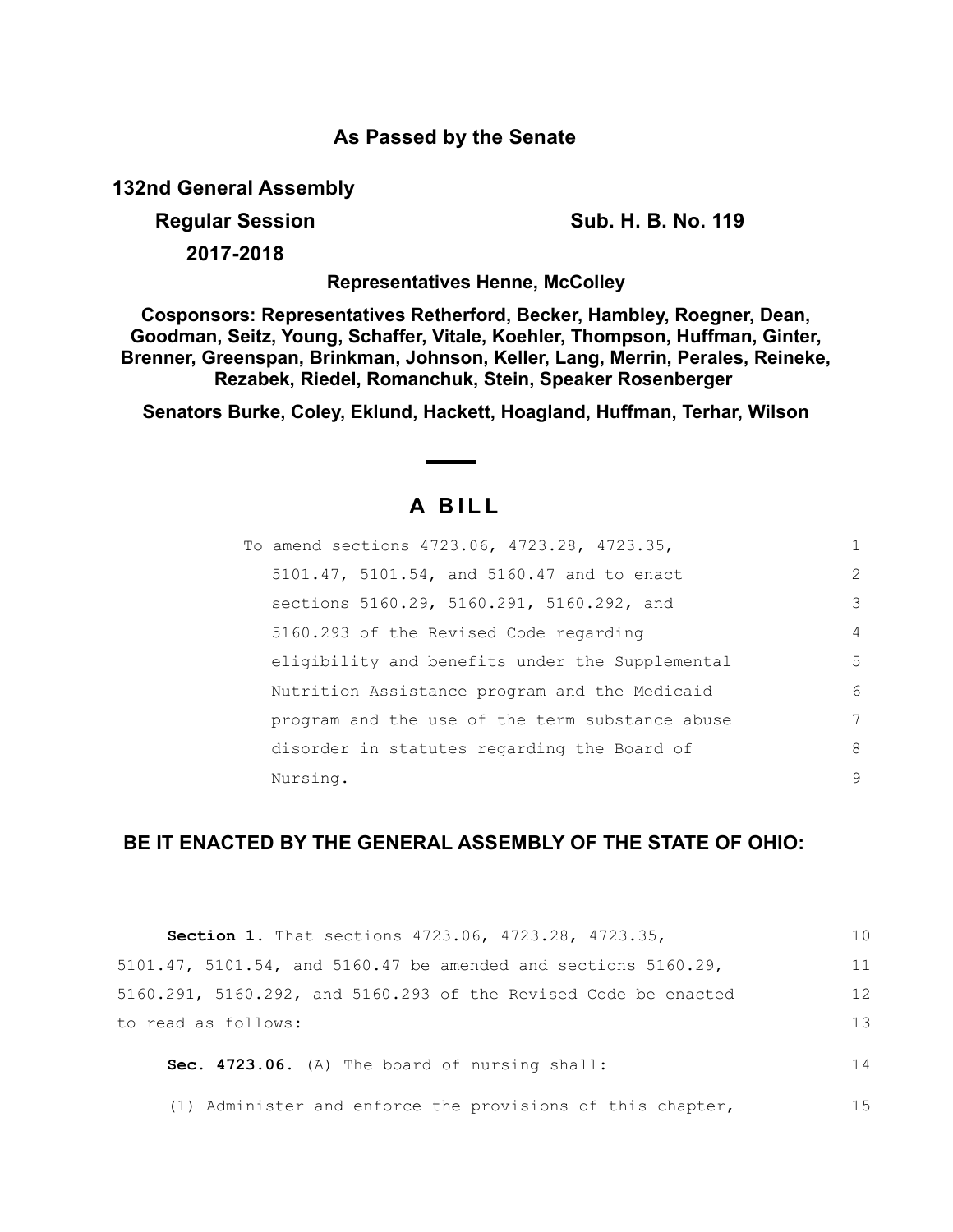including the taking of disciplinary action for violations of section 4723.28 of the Revised Code, any other provisions of this chapter, or rules adopted under this chapter; 16 17 18

(2) Develop criteria that an applicant must meet to be eligible to sit for the examination for licensure to practice as a registered nurse or as a licensed practical nurse; 19 20 21

(3) Issue and renew nursing licenses, dialysis technician certificates, and community health worker certificates, as provided in this chapter;

(4) Define the minimum educational standards for the schools and programs of registered nursing and practical nursing in this state;

(5) Survey, inspect, and grant full approval to prelicensure nursing education programs in this state that meet the standards established by rules adopted under section 4723.07 of the Revised Code. Prelicensure nursing education programs include, but are not limited to, diploma, associate degree, baccalaureate degree, master's degree, and doctor of nursing programs leading to initial licensure to practice nursing as a registered nurse and practical nurse programs leading to initial licensure to practice nursing as a licensed practical nurse. 28 29 30 31 32 33 34 35 36

(6) Grant conditional approval, by a vote of a quorum of the board, to a new prelicensure nursing education program or a program that is being reestablished after having ceased to operate, if the program meets and maintains the minimum standards of the board established by rules adopted under section 4723.07 of the Revised Code. If the board does not grant conditional approval, it shall hold an adjudication under Chapter 119. of the Revised Code to consider conditional 37 38 39 40 41 42 43 44

22 23 24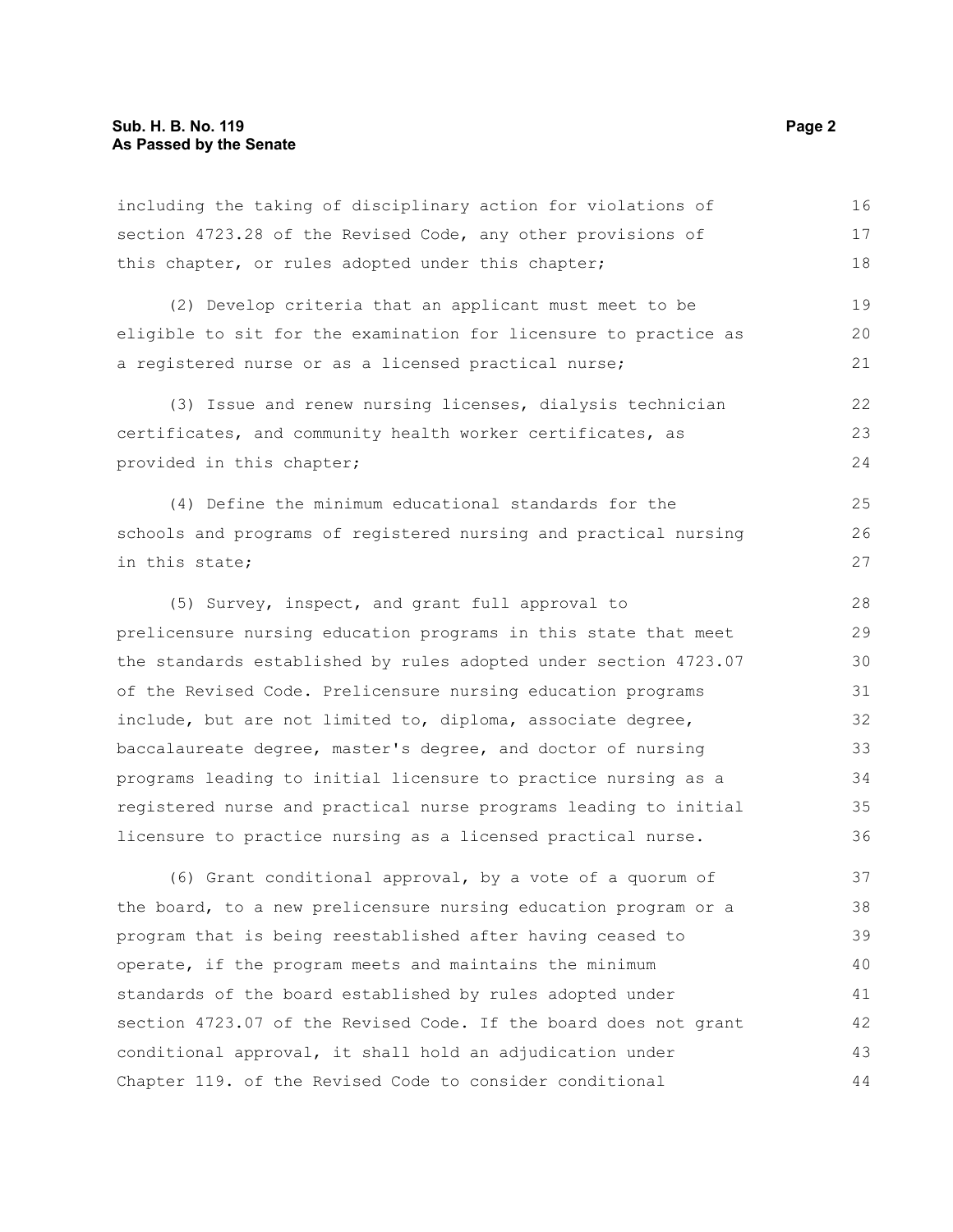approval of the program. If the board grants conditional approval, at the first meeting following completion of the survey process required by division (A)(5) of this section, the board shall determine whether to grant full approval to the program. If the board does not grant full approval or if it appears that the program has failed to meet and maintain standards established by rules adopted under section 4723.07 of the Revised Code, the board shall hold an adjudication under Chapter 119. of the Revised Code to consider the program. Based on results of the adjudication, the board may continue or withdraw conditional approval, or grant full approval. 45 46 47 48 49 50 51 52 53 54 55

(7) Place on provisional approval, for a period of time specified by the board, a prelicensure nursing education program that has ceased to meet and maintain the minimum standards of the board established by rules adopted under section 4723.07 of the Revised Code. Prior to or at the end of the period, the board shall reconsider whether the program meets the standards and shall grant full approval if it does. If it does not, the board may withdraw approval, pursuant to an adjudication under Chapter 119. of the Revised Code.

(8) Approve continuing education programs and courses under standards established in rules adopted under sections 4723.07, 4723.69, 4723.79, and 4723.88 of the Revised Code; 65 66 67

(9) Establish a substance abuse disorder monitoring program for monitoring chemical dependency in accordance with section 4723.35 of the Revised Code; 68 69 70

(10) Establish the practice intervention and improvement program in accordance with section 4723.282 of the Revised Code; 71 72

(11) Grant approval to the course of study in advanced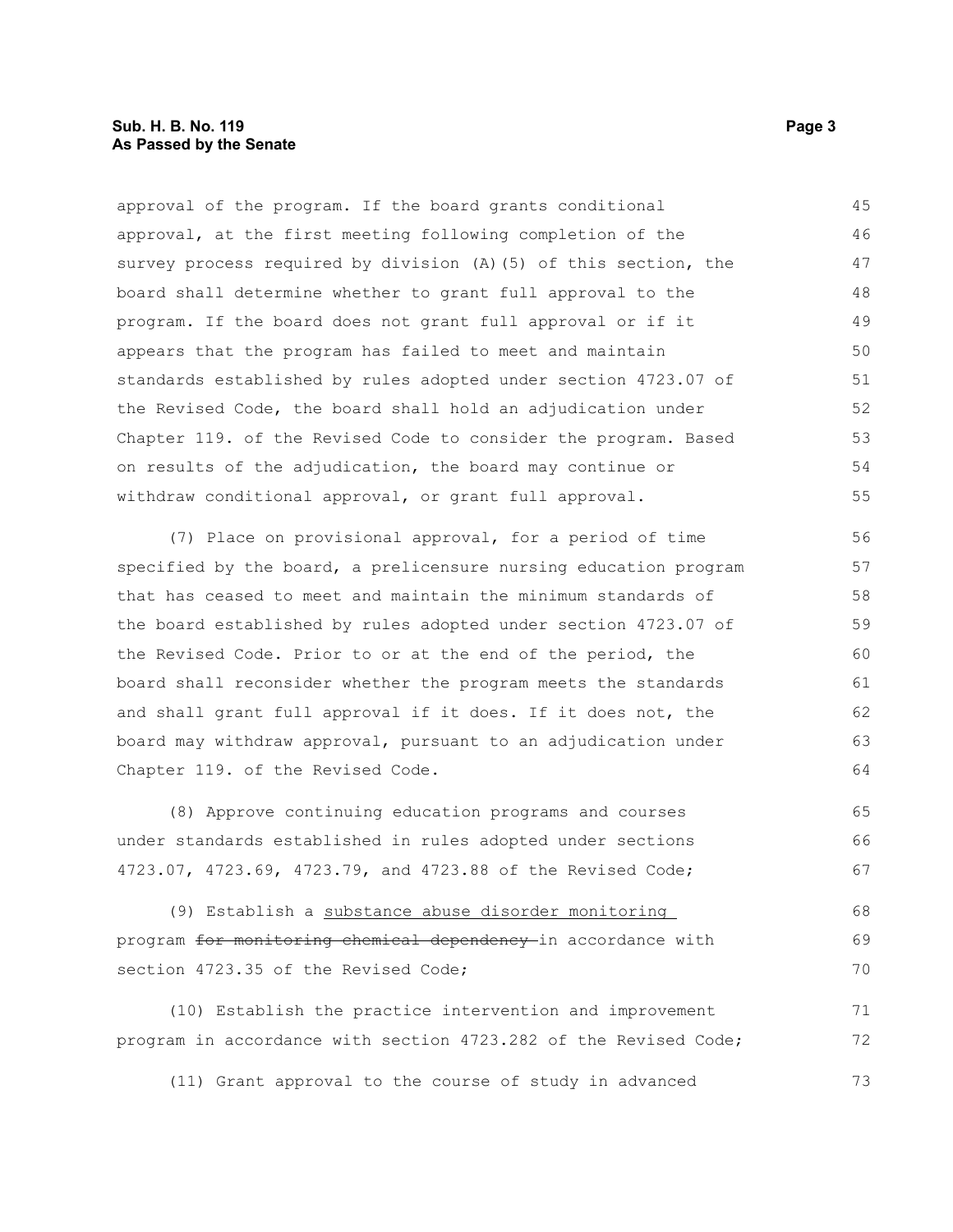| pharmacology and related topics described in section 4723.482 of | 74  |
|------------------------------------------------------------------|-----|
| the Revised Code;                                                | 75  |
| (12) Make an annual edition of the exclusionary formulary        | 76  |
| established in rules adopted under section 4723.50 of the        | 77  |
| Revised Code available to the public by electronic means and, as | 78  |
| soon as possible after any revision of the formulary becomes     | 79  |
| effective, make the revision available to the public by          | 80  |
| electronic means;                                                | 81  |
| (13) Approve under section 4723.46 of the Revised Code           | 82  |
| national certifying organizations for examination and licensure  | 83  |
| of advanced practice registered nurses, which may include        | 84  |
| separate organizations for each nursing specialty;               | 85  |
| (14) Provide guidance and make recommendations to the            | 86  |
| general assembly, the governor, state agencies, and the federal  | 87  |
| government with respect to the regulation of the practice of     | 88  |
| nursing and the enforcement of this chapter;                     | 89  |
| (15) Make an annual report to the governor, which shall be       | 90  |
| open for public inspection;                                      | 91  |
| (16) Maintain and have open for public inspection the            | 92  |
| following records:                                               | 93  |
| (a) A record of all its meetings and proceedings;                | 94  |
| (b) A record of all applicants for, and holders of,              | 95  |
| licenses and certificates issued by the board under this chapter | 96  |
| or in accordance with rules adopted under this chapter. The      | 97  |
| record shall be maintained in a format determined by the board.  | 98  |
| (c) A list of education and training programs approved by        | 99  |
| the board.                                                       | 100 |
| (17) Deny conditional approval to a new prelicensure             | 101 |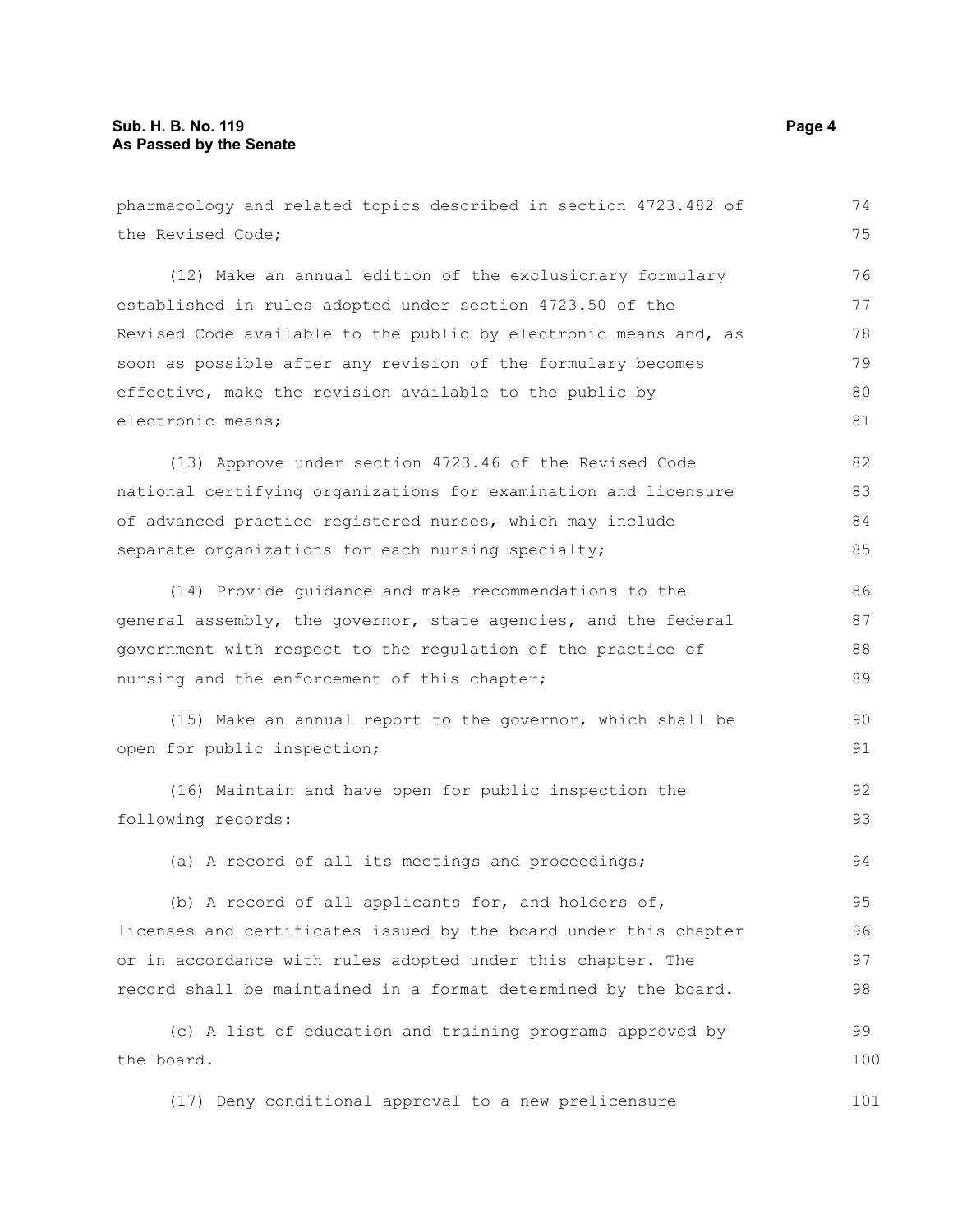nursing education program or a program that is being reestablished after having ceased to operate if the program or a person acting on behalf of the program submits or causes to be submitted to the board false, misleading, or deceptive statements, information, or documentation in the process of applying for approval of the program. If the board proposes to deny approval of the program, it shall do so pursuant to an adjudication conducted under Chapter 119. of the Revised Code. 102 103 104 105 106 107 108 109

(B) The board may fulfill the requirement of division (A) (8) of this section by authorizing persons who meet the standards established in rules adopted under section 4723.07 of the Revised Code to approve continuing education programs and courses. Persons so authorized shall approve continuing education programs and courses in accordance with standards established in rules adopted under section 4723.07 of the Revised Code. 110 111 112 113 114 115 116 117

Persons seeking authorization to approve continuing education programs and courses shall apply to the board and pay the appropriate fee established under section 4723.08 of the Revised Code. Authorizations to approve continuing education programs and courses shall expire and may be renewed according to the schedule established in rules adopted under section 4723.07 of the Revised Code. 118 119 120 121 122 123 124

In addition to approving continuing education programs under division (A)(8) of this section, the board may sponsor continuing education activities that are directly related to the statutes and rules the board enforces. 125 126 127 128

(C)(1) The board may deny conditional approval to a new prelicensure nursing education program or program that is being reestablished after having ceased to operate if the program is 129 130 131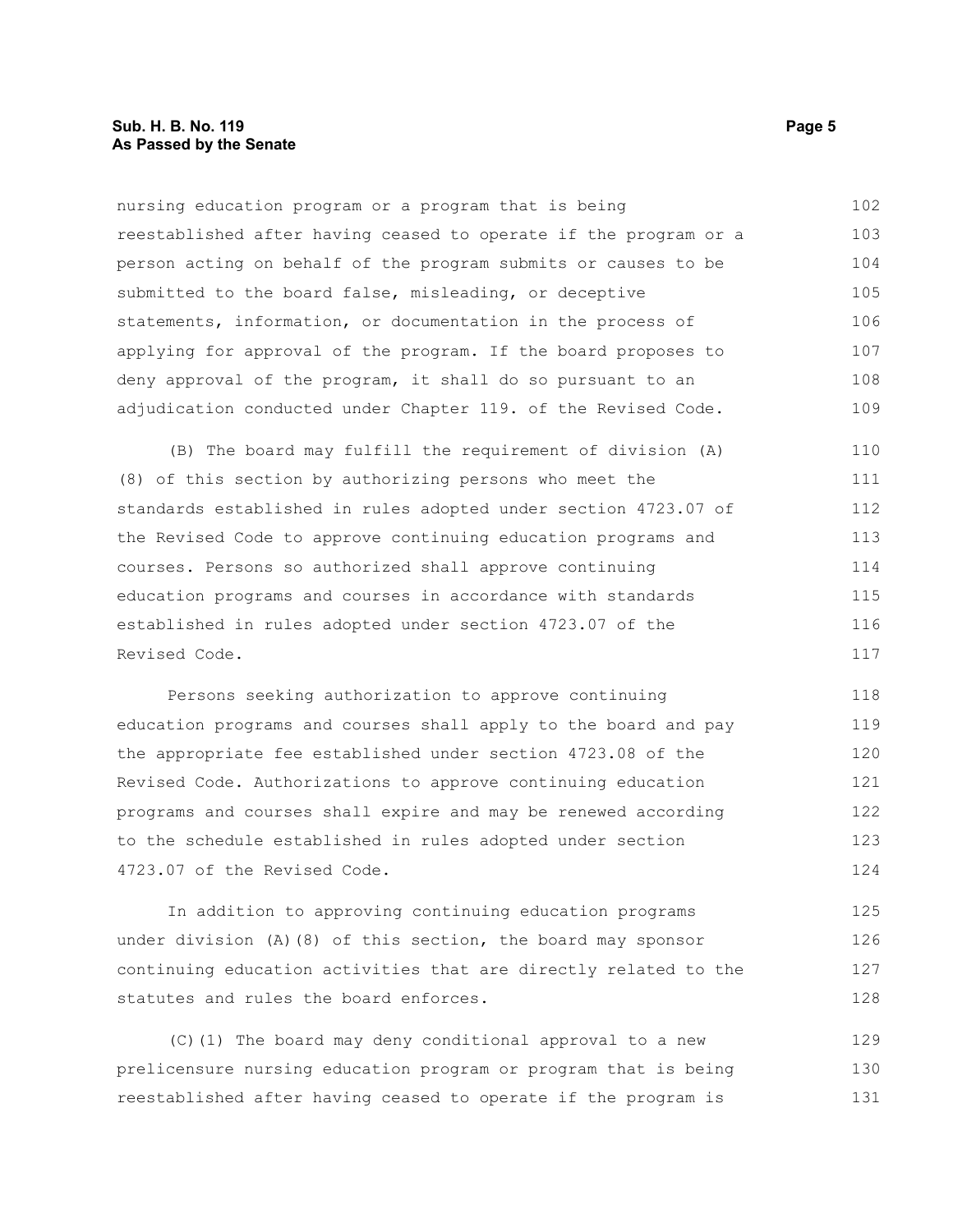controlled by a person who controls or has controlled a program that had its approval withdrawn, revoked, suspended, or restricted by the board or a board of another jurisdiction that is a member of the national council of state boards of nursing. If the board proposes to deny approval, it shall do so pursuant to an adjudication conducted under Chapter 119. of the Revised Code. (2) As used in this division, "control" means any of the following: (a) Holding fifty per cent or more of the outstanding voting securities or membership interest of a prelicensure nursing education program; (b) In the case of an unincorporated prelicensure nursing education program, having the right to fifty per cent or more of the program's profits or in the event of a dissolution, fifty per cent or more of the program's assets; (c) In the case of a prelicensure nursing education program that is a for-profit or not-for-profit corporation, having the contractual authority presently to designate fifty per cent or more of its directors; (d) In the case of a prelicensure nursing education program that is a trust, having the contractual authority presently to designate fifty per cent or more of its trustees; (e) Having the authority to direct the management, policies, or investments of a prelicensure nursing education program. (D)(1) When an action taken by the board under division 132 133 134 135 136 137 138 139 140 141 142 143 144 145 146 147 148 149 150 151 152 153 154 155 156 157 158

 $(A)$ (6),  $(7)$ , or  $(17)$  or  $(C)$ (1) of this section is required to be taken pursuant to an adjudication conducted under Chapter 119. 159 160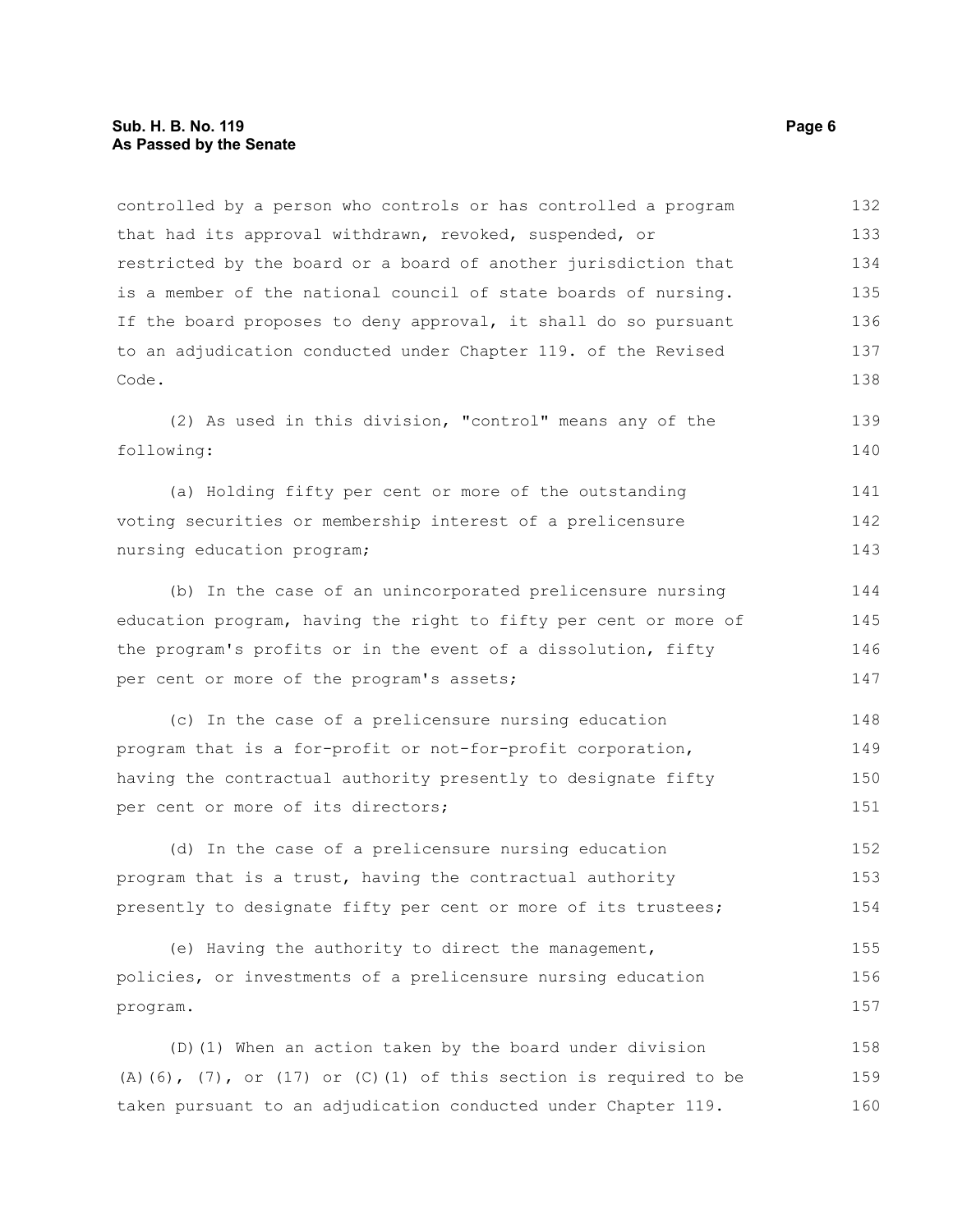# **Sub. H. B. No. 119 Page 7 As Passed by the Senate**

of the Revised Code, the board may, in lieu of an adjudication hearing, enter into a consent agreement to resolve the matter. A consent agreement, when ratified by a vote of a quorum of the board, constitutes the findings and order of the board with respect to the matter addressed in the agreement. If the board refuses to ratify a consent agreement, the admissions and findings contained in the agreement are of no effect. 161 162 163 164 165 166 167

(2) In any instance in which the board is required under Chapter 119. of the Revised Code to give notice to a person seeking approval of a prelicensure nursing education program of an opportunity for a hearing and the person does not make a timely request for a hearing in accordance with section 119.07 of the Revised Code, the board is not required to hold a hearing, but may adopt, by a vote of a quorum, a final order that contains the board's findings. 168 169 170 171 172 173 174 175

(3) When the board denies or withdraws approval of a prelicensure nursing education program, the board may specify that its action is permanent. A program subject to a permanent action taken by the board is forever ineligible for approval and the board shall not accept an application for the program's reinstatement or approval. 176 177 178 179 180 181

**Sec. 4723.28.** (A) The board of nursing, by a vote of a quorum, may impose one or more of the following sanctions if it finds that a person committed fraud in passing an examination required to obtain a license or dialysis technician certificate issued by the board or to have committed fraud, misrepresentation, or deception in applying for or securing any nursing license or dialysis technician certificate issued by the board: deny, revoke, suspend, or place restrictions on any nursing license or dialysis technician certificate issued by the 182 183 184 185 186 187 188 189 190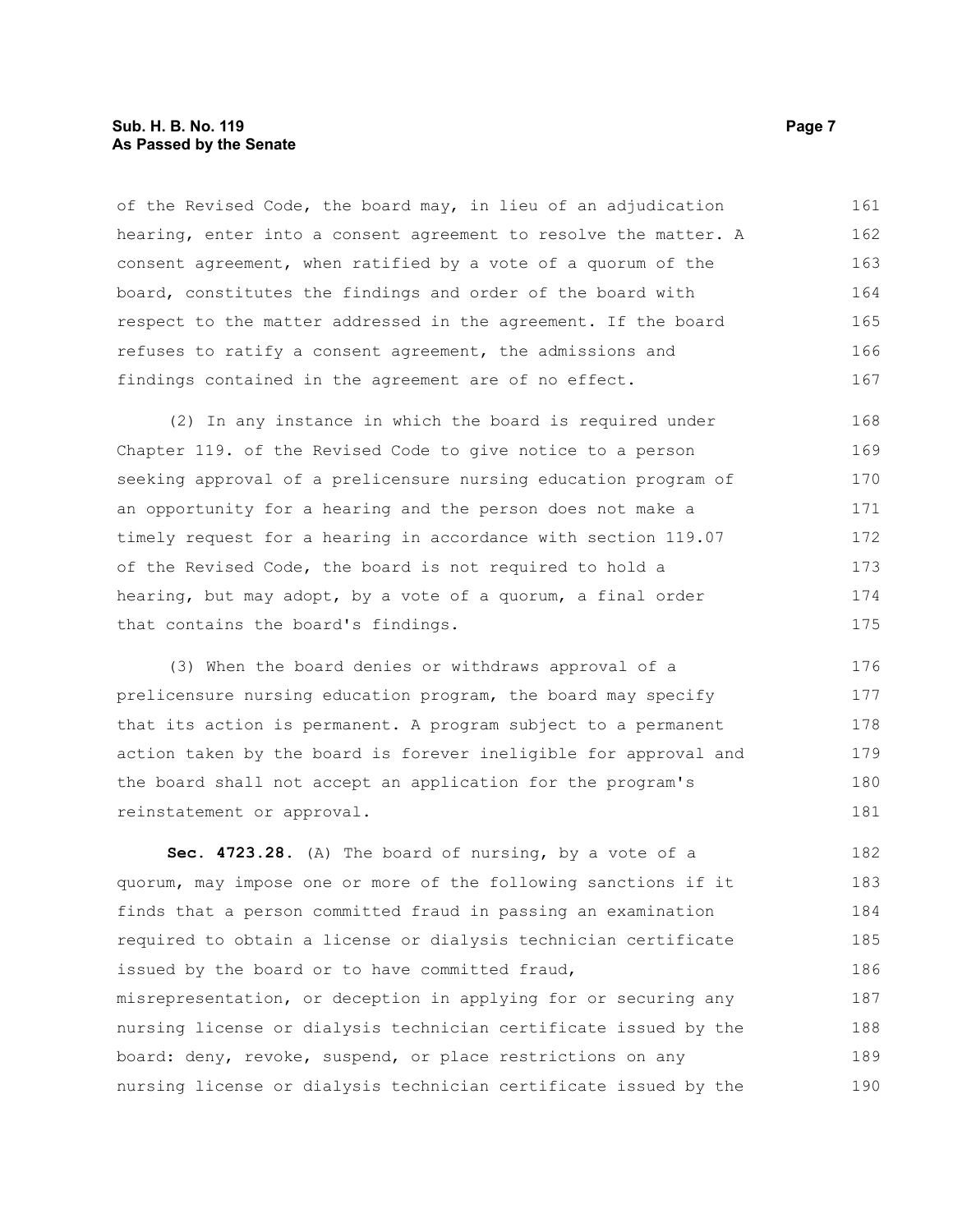# **Sub. H. B. No. 119 Page 8 As Passed by the Senate**

board; reprimand or otherwise discipline a holder of a nursing license or dialysis technician certificate; or impose a fine of not more than five hundred dollars per violation. 191 192 193

(B) The board of nursing, by a vote of a quorum, may impose one or more of the following sanctions: deny, revoke, suspend, or place restrictions on any nursing license or dialysis technician certificate issued by the board; reprimand or otherwise discipline a holder of a nursing license or dialysis technician certificate; or impose a fine of not more than five hundred dollars per violation. The sanctions may be imposed for any of the following: 194 195 196 197 198 199 200 201

(1) Denial, revocation, suspension, or restriction of authority to engage in a licensed profession or practice a health care occupation, including nursing or practice as a dialysis technician, for any reason other than a failure to renew, in Ohio or another state or jurisdiction; 202 203 204 205 206

(2) Engaging in the practice of nursing or engaging in practice as a dialysis technician, having failed to renew a nursing license or dialysis technician certificate issued under this chapter, or while a nursing license or dialysis technician certificate is under suspension; 207 208 209 210 211

(3) Conviction of, a plea of guilty to, a judicial finding of guilt of, a judicial finding of guilt resulting from a plea of no contest to, or a judicial finding of eligibility for a pretrial diversion or similar program or for intervention in lieu of conviction for, a misdemeanor committed in the course of practice;

(4) Conviction of, a plea of guilty to, a judicial finding of guilt of, a judicial finding of guilt resulting from a plea 218 219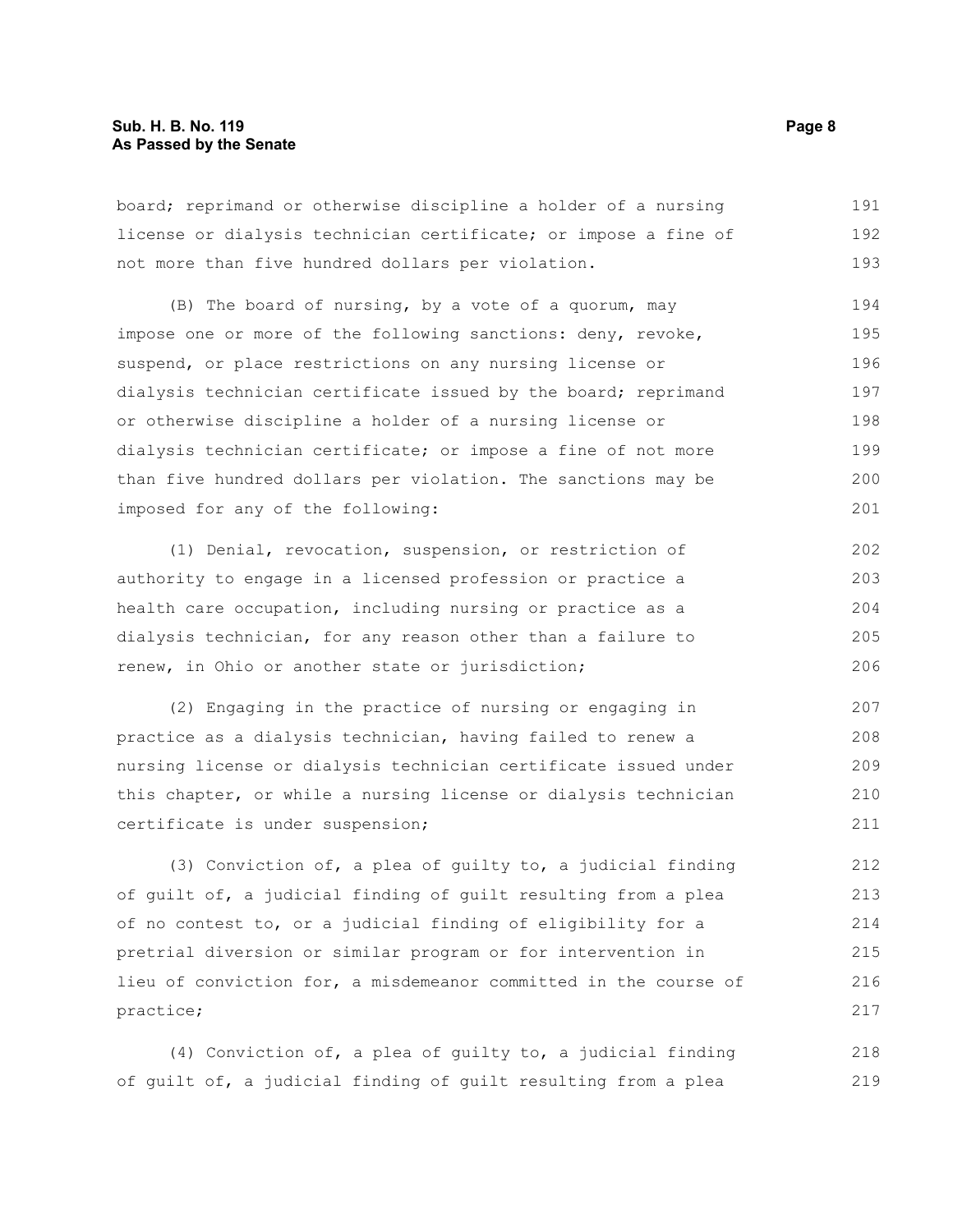## **Sub. H. B. No. 119 Page 9 As Passed by the Senate**

of no contest to, or a judicial finding of eligibility for a pretrial diversion or similar program or for intervention in lieu of conviction for, any felony or of any crime involving gross immorality or moral turpitude; 220 221 222 223

(5) Selling, giving away, or administering drugs or therapeutic devices for other than legal and legitimate therapeutic purposes; or conviction of, a plea of guilty to, a judicial finding of guilt of, a judicial finding of guilt resulting from a plea of no contest to, or a judicial finding of eligibility for a pretrial diversion or similar program or for intervention in lieu of conviction for, violating any municipal, state, county, or federal drug law; 224 225 226 227 228 229 230 231

(6) Conviction of, a plea of guilty to, a judicial finding of guilt of, a judicial finding of guilt resulting from a plea of no contest to, or a judicial finding of eligibility for a pretrial diversion or similar program or for intervention in lieu of conviction for, an act in another jurisdiction that would constitute a felony or a crime of moral turpitude in Ohio;

(7) Conviction of, a plea of guilty to, a judicial finding of guilt of, a judicial finding of guilt resulting from a plea of no contest to, or a judicial finding of eligibility for a pretrial diversion or similar program or for intervention in lieu of conviction for, an act in the course of practice in another jurisdiction that would constitute a misdemeanor in Ohio; 238 239 240 241 242 243 244

(8) Self-administering or otherwise taking into the body any dangerous drug, as defined in section 4729.01 of the Revised Code, in any way that is not in accordance with a legal, valid prescription issued for that individual, or self-administering or otherwise taking into the body any drug that is a schedule I 245 246 247 248 249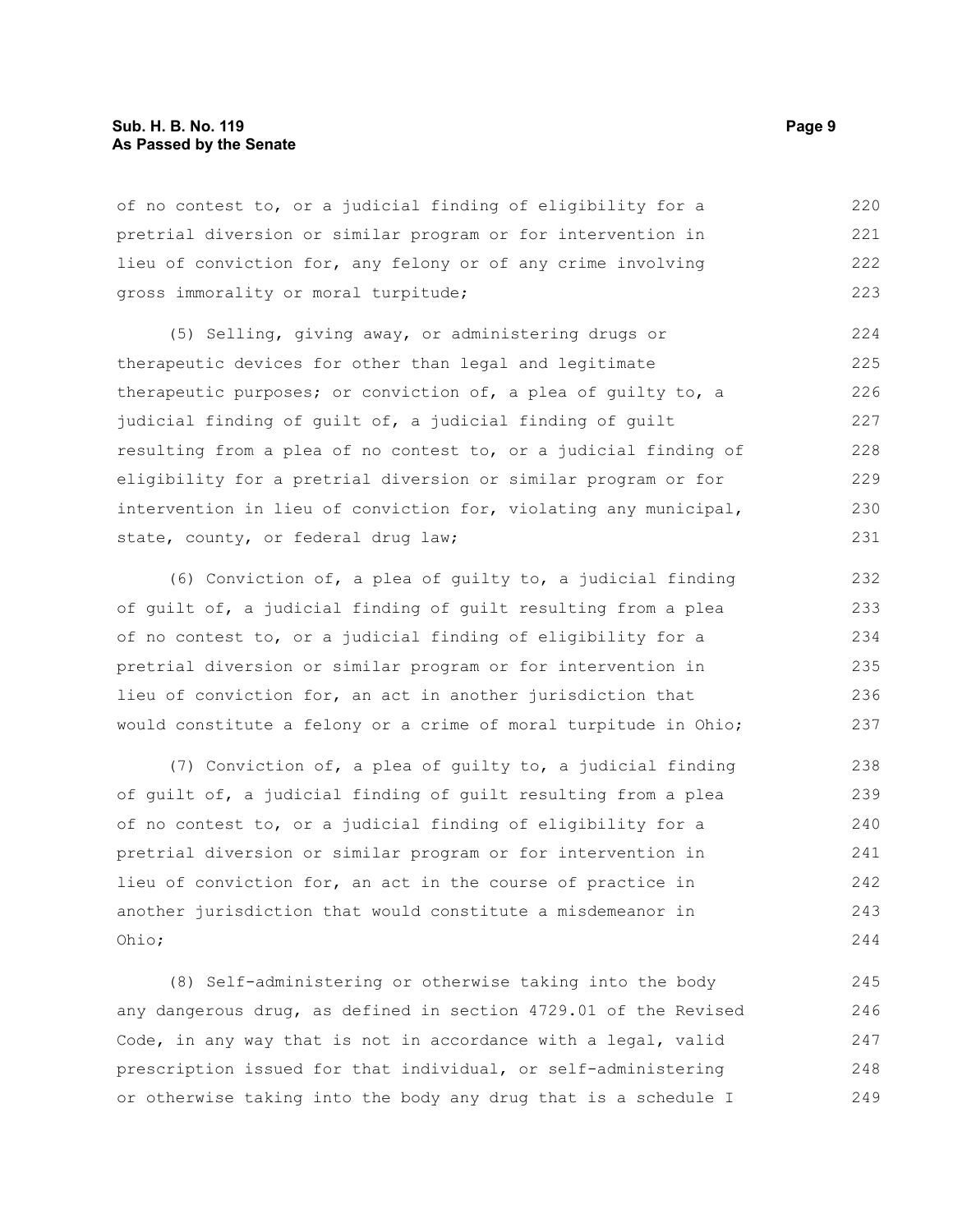| controlled substance;                                            | 250 |
|------------------------------------------------------------------|-----|
| (9) Habitual or excessive use of controlled substances,          | 251 |
| other habit-forming drugs, or alcohol or other chemical          | 252 |
| substances to an extent that impairs the individual's ability to | 253 |
| provide safe nursing care or safe dialysis care;                 | 254 |
| (10) Impairment of the ability to practice according to          | 255 |
| acceptable and prevailing standards of safe nursing care or safe | 256 |
| dialysis care because of the use of drugs, alcohol, or other     | 257 |
| chemical substances;                                             | 258 |
| (11) Impairment of the ability to practice according to          | 259 |
| acceptable and prevailing standards of safe nursing care or safe | 260 |
| dialysis care because of a physical or mental disability;        | 261 |
| (12) Assaulting or causing harm to a patient or depriving        | 262 |
| a patient of the means to summon assistance;                     | 263 |
| (13) Misappropriation or attempted misappropriation of           | 264 |
| money or anything of value in the course of practice;            | 265 |
| (14) Adjudication by a probate court of being mentally ill       | 266 |
| or mentally incompetent. The board may reinstate the person's    | 267 |
| nursing license or dialysis technician certificate upon          | 268 |
| adjudication by a probate court of the person's restoration to   | 269 |
| competency or upon submission to the board of other proof of     | 270 |
| competency.                                                      | 271 |
| (15) The suspension or termination of employment by the          | 272 |
| United States department of defense or department of veterans    | 273 |
| affairs for any act that violates or would violate this chapter; | 274 |
| (16) Violation of this chapter or any rules adopted under        | 275 |
| it;                                                              | 276 |
| (17) Violation of any restrictions placed by the board on        | 277 |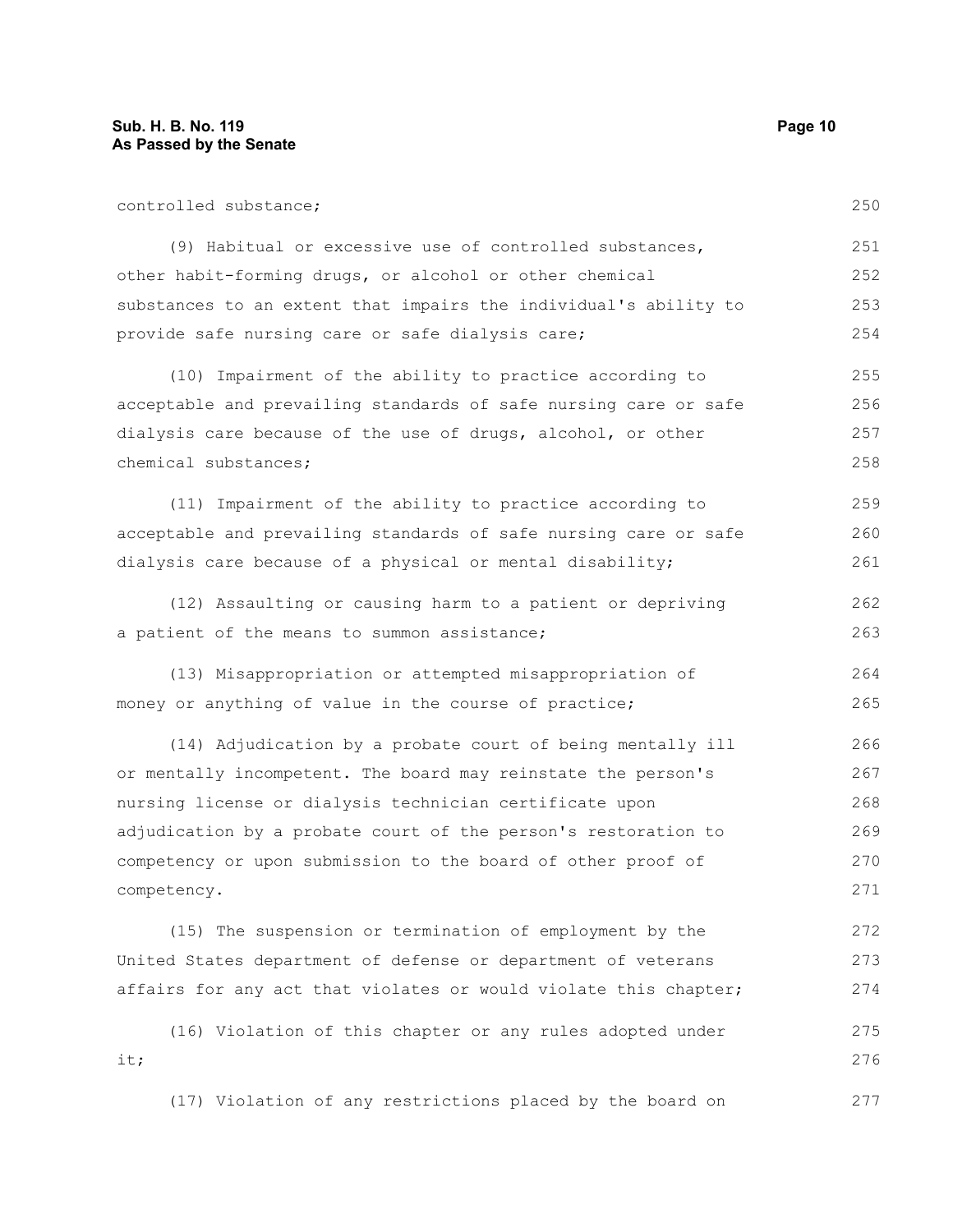a nursing license or dialysis technician certificate; (18) Failure to use universal and standard precautions established by rules adopted under section 4723.07 of the Revised Code; (19) Failure to practice in accordance with acceptable and prevailing standards of safe nursing care or safe dialysis care; (20) In the case of a registered nurse, engaging in activities that exceed the practice of nursing as a registered nurse; (21) In the case of a licensed practical nurse, engaging in activities that exceed the practice of nursing as a licensed practical nurse; (22) In the case of a dialysis technician, engaging in activities that exceed those permitted under section 4723.72 of the Revised Code; (23) Aiding and abetting a person in that person's practice of nursing without a license or practice as a dialysis technician without a certificate issued under this chapter; (24) In the case of an advanced practice registered nurse, except as provided in division (M) of this section, either of the following: (a) Waiving the payment of all or any part of a deductible or copayment that a patient, pursuant to a health insurance or health care policy, contract, or plan that covers such nursing services, would otherwise be required to pay if the waiver is used as an enticement to a patient or group of patients to receive health care services from that provider; 278 279 280 281 282 283 284 285 286 287 288 289 290 291 292 293 294 295 296 297 298 299 300 301 302 303 304

(b) Advertising that the nurse will waive the payment of 305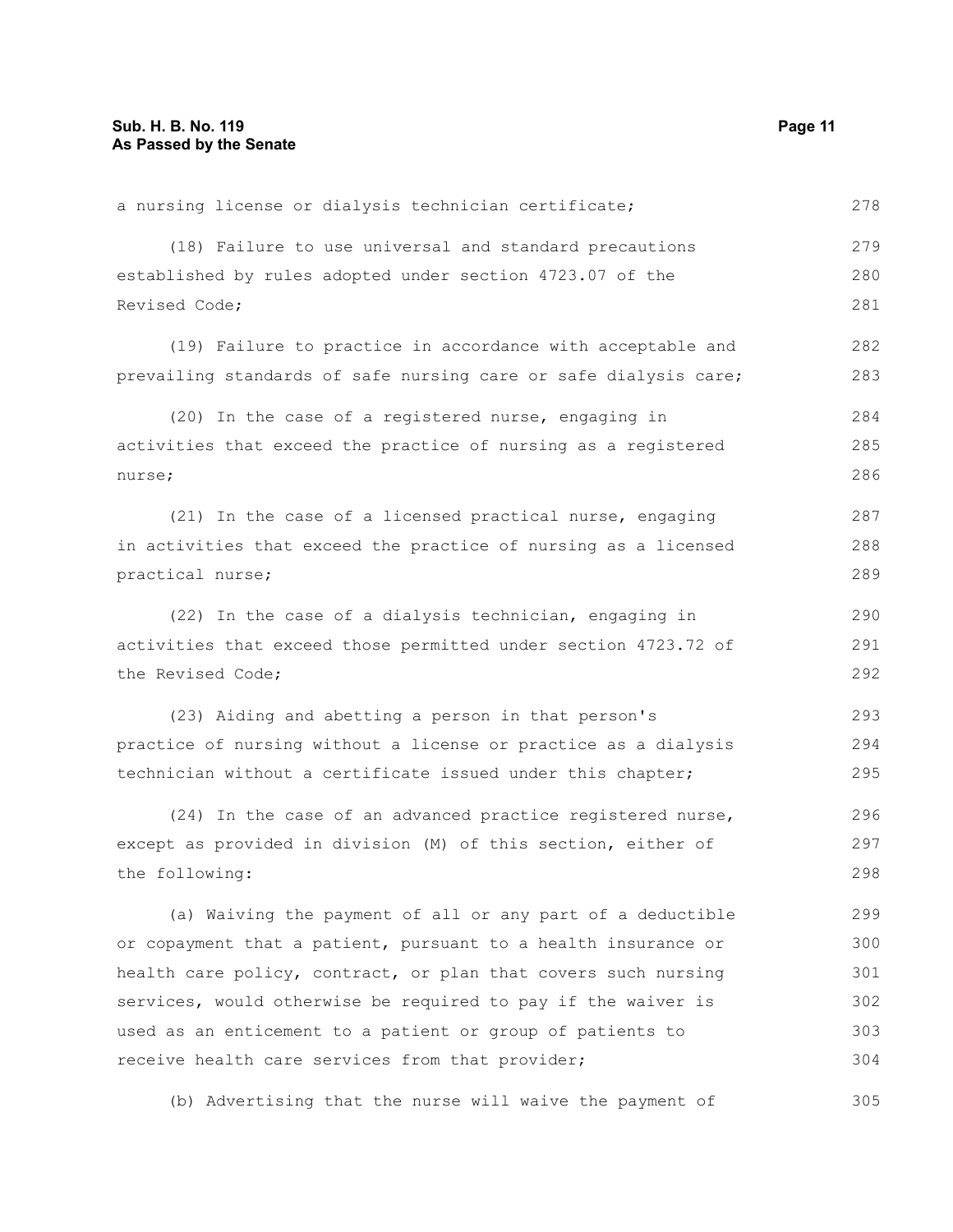all or any part of a deductible or copayment that a patient, pursuant to a health insurance or health care policy, contract, or plan that covers such nursing services, would otherwise be required to pay. 306 307 308 309

(25) Failure to comply with the terms and conditions of participation in the chemical dependency substance use disorder monitoring program established under section 4723.35 of the Revised Code; 310 311 312 313

(26) Failure to comply with the terms and conditions required under the practice intervention and improvement program established under section 4723.282 of the Revised Code; 314 315 316

(27) In the case of an advanced practice registered nurse: 317

(a) Engaging in activities that exceed those permitted for the nurse's nursing specialty under section 4723.43 of the Revised Code; 318 319 320

(b) Failure to meet the quality assurance standards established under section 4723.07 of the Revised Code. 321 322

(28) In the case of an advanced practice registered nurse other than a certified registered nurse anesthetist, failure to maintain a standard care arrangement in accordance with section 4723.431 of the Revised Code or to practice in accordance with the standard care arrangement; 323 324 325 326 327

(29) In the case of an advanced practice registered nurse who is designated as a clinical nurse specialist, certified nurse-midwife, or certified nurse practitioner, failure to prescribe drugs and therapeutic devices in accordance with section 4723.481 of the Revised Code: 328 329 330 331 332

(30) Prescribing any drug or device to perform or induce 333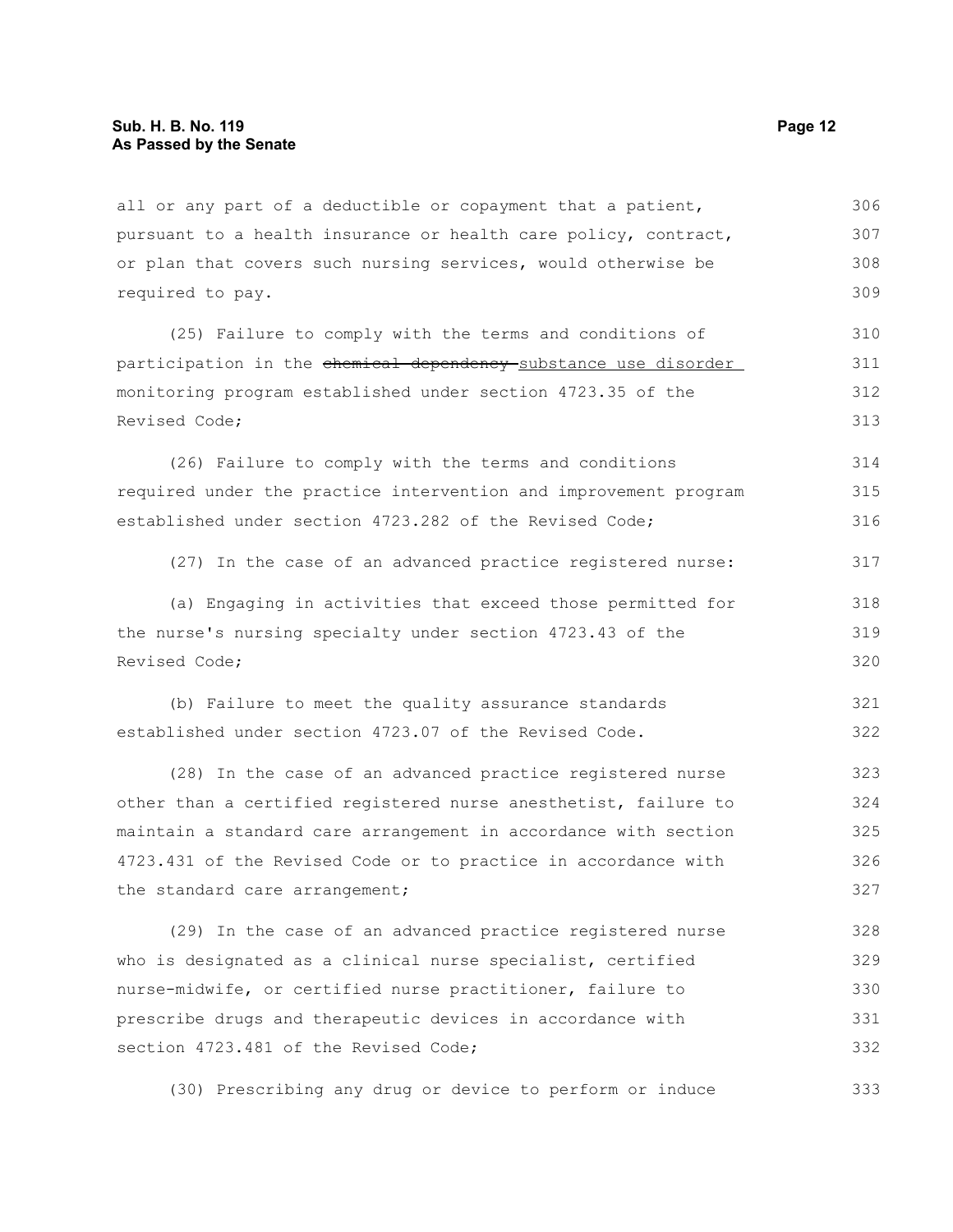| an abortion, or otherwise performing or inducing an abortion;   | 334 |
|-----------------------------------------------------------------|-----|
| (31) Failure to establish and maintain professional             | 335 |
| boundaries with a patient, as specified in rules adopted under  | 336 |
| section 4723.07 of the Revised Code;                            | 337 |
| (32) Regardless of whether the contact or verbal behavior       | 338 |
| is consensual, engaging with a patient other than the spouse of | 339 |
| the registered nurse, licensed practical nurse, or dialysis     | 340 |
| technician in any of the following:                             | 341 |
| (a) Sexual contact, as defined in section 2907.01 of the        | 342 |
| Revised Code;                                                   | 343 |
| (b) Verbal behavior that is sexually demeaning to the           | 344 |
| patient or may be reasonably interpreted by the patient as      | 345 |
| sexually demeaning.                                             | 346 |
| (33) Assisting suicide, as defined in section 3795.01 of        | 347 |
| the Revised Code;                                               | 348 |
| (34) Failure to comply with the requirements in section         | 349 |
| 3719.061 of the Revised Code before issuing for a minor a       | 350 |
| prescription for an opioid analgesic, as defined in section     | 351 |
| 3719.01 of the Revised Code;                                    | 352 |
| (35) Failure to comply with section 4723.487 of the             | 353 |
| Revised Code, unless the state board of pharmacy no longer      | 354 |
| maintains a drug database pursuant to section 4729.75 of the    | 355 |
| Revised Code;                                                   | 356 |
| (36) The revocation, suspension, restriction, reduction,        | 357 |
| or termination of clinical privileges by the United States      | 358 |
| department of defense or department of veterans affairs or the  | 359 |
| termination or suspension of a certificate of registration to   | 360 |
| prescribe drugs by the drug enforcement administration of the   | 361 |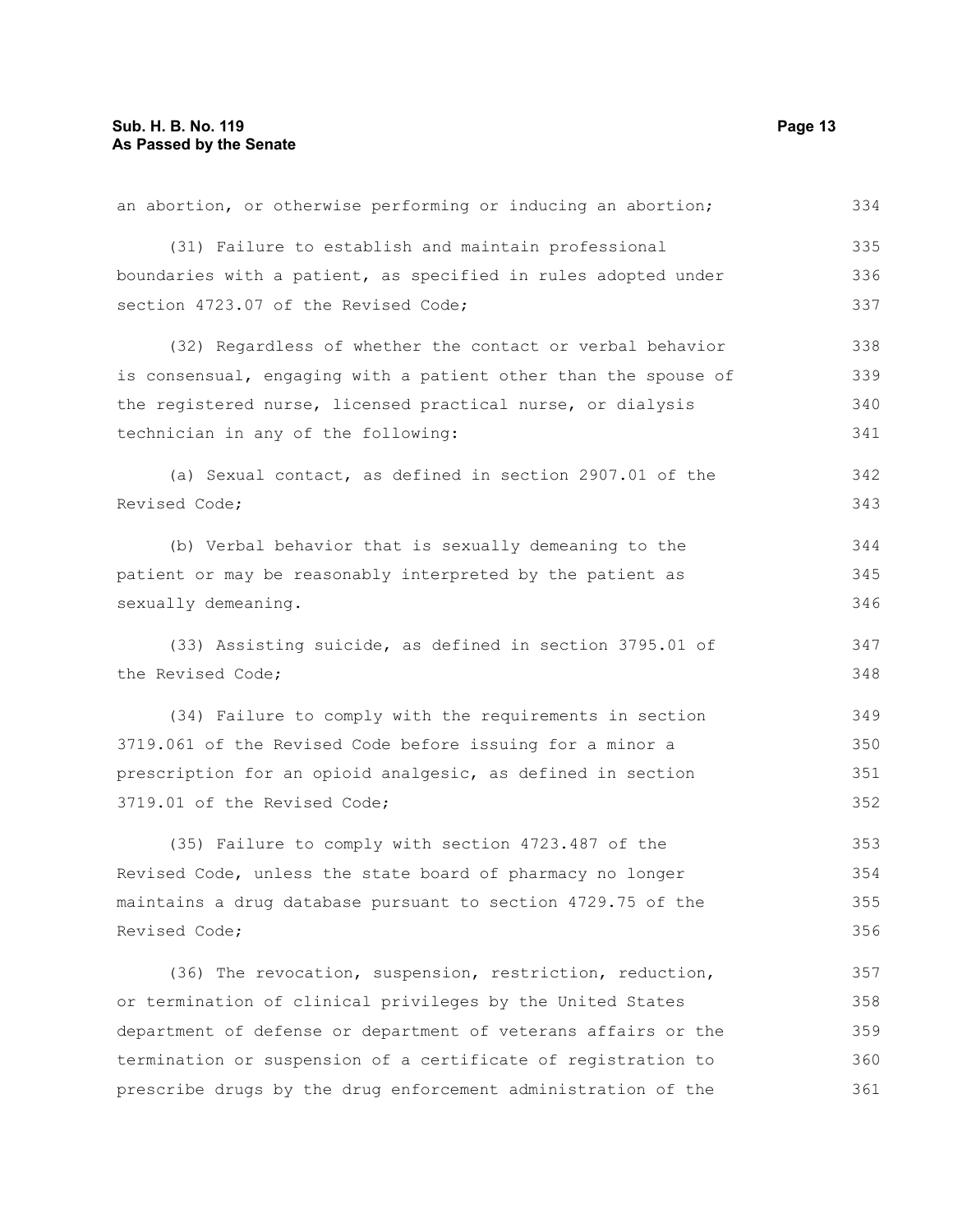United States department of justice.

(C) Disciplinary actions taken by the board under divisions (A) and (B) of this section shall be taken pursuant to an adjudication conducted under Chapter 119. of the Revised Code, except that in lieu of a hearing, the board may enter into a consent agreement with an individual to resolve an allegation of a violation of this chapter or any rule adopted under it. A consent agreement, when ratified by a vote of a quorum, shall constitute the findings and order of the board with respect to the matter addressed in the agreement. If the board refuses to ratify a consent agreement, the admissions and findings contained in the agreement shall be of no effect. 363 364 365 366 367 368 369 370 371 372 373

(D) The hearings of the board shall be conducted in accordance with Chapter 119. of the Revised Code, the board may appoint a hearing examiner, as provided in section 119.09 of the Revised Code, to conduct any hearing the board is authorized to hold under Chapter 119. of the Revised Code. 374 375 376 377 378

In any instance in which the board is required under Chapter 119. of the Revised Code to give notice of an opportunity for a hearing and the applicant, licensee, or certificate holder does not make a timely request for a hearing in accordance with section 119.07 of the Revised Code, the board is not required to hold a hearing, but may adopt, by a vote of a quorum, a final order that contains the board's findings. In the final order, the board may order any of the sanctions listed in division (A) or (B) of this section. 379 380 381 382 383 384 385 386 387

(E) If a criminal action is brought against a registered nurse, licensed practical nurse, or dialysis technician for an act or crime described in divisions (B)(3) to (7) of this section and the action is dismissed by the trial court other 388 389 390 391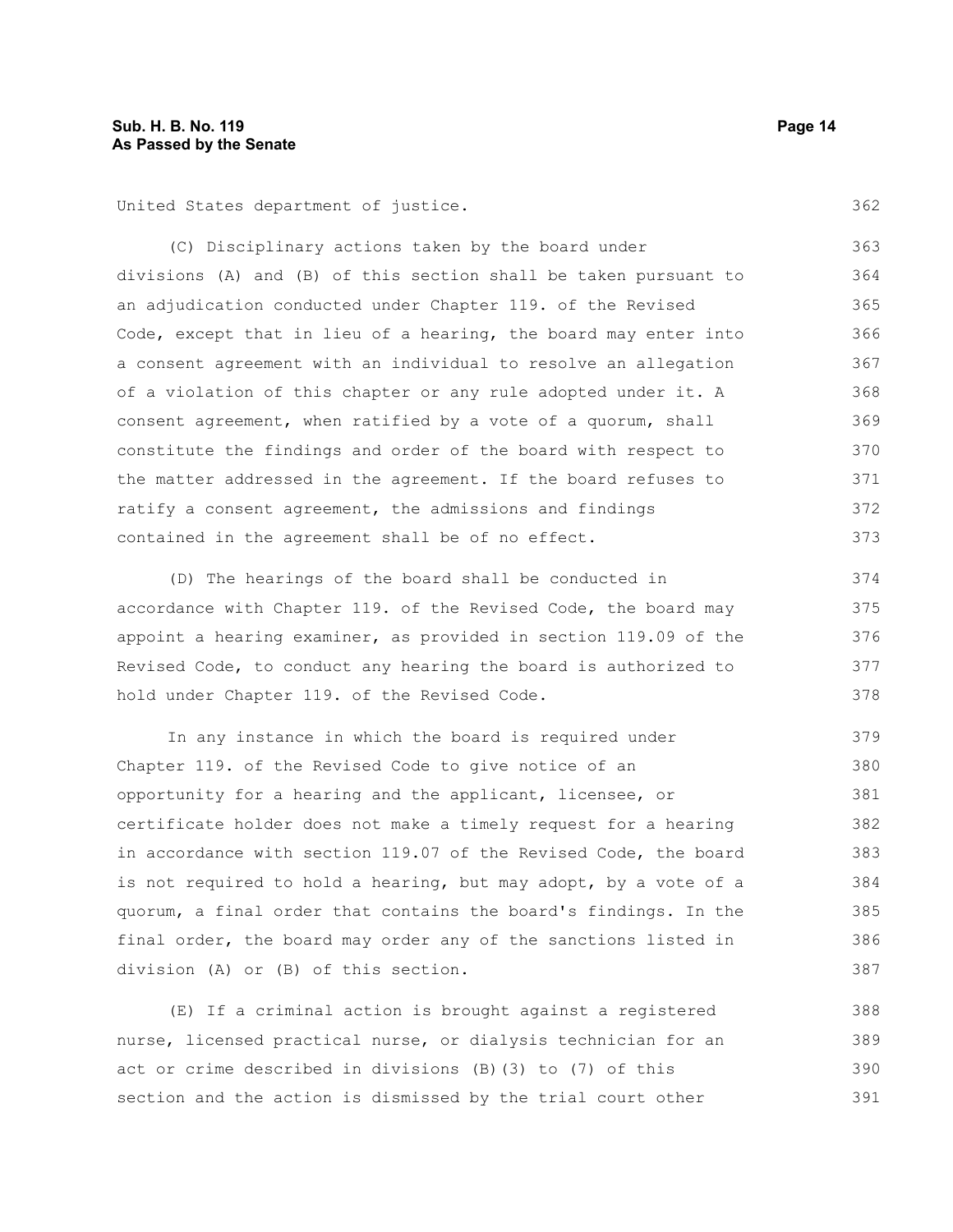# **Sub. H. B. No. 119 Page 15 As Passed by the Senate**

than on the merits, the board shall conduct an adjudication to determine whether the registered nurse, licensed practical nurse, or dialysis technician committed the act on which the action was based. If the board determines on the basis of the adjudication that the registered nurse, licensed practical nurse, or dialysis technician committed the act, or if the registered nurse, licensed practical nurse, or dialysis technician fails to participate in the adjudication, the board may take action as though the registered nurse, licensed practical nurse, or dialysis technician had been convicted of the act. 392 393 394 395 396 397 398 399 400 401 402

If the board takes action on the basis of a conviction, plea, or a judicial finding as described in divisions (B)(3) to (7) of this section that is overturned on appeal, the registered nurse, licensed practical nurse, or dialysis technician may, on exhaustion of the appeal process, petition the board for reconsideration of its action. On receipt of the petition and supporting court documents, the board shall temporarily rescind its action. If the board determines that the decision on appeal was a decision on the merits, it shall permanently rescind its action. If the board determines that the decision on appeal was not a decision on the merits, it shall conduct an adjudication to determine whether the registered nurse, licensed practical nurse, or dialysis technician committed the act on which the original conviction, plea, or judicial finding was based. If the board determines on the basis of the adjudication that the registered nurse, licensed practical nurse, or dialysis technician committed such act, or if the registered nurse, licensed practical nurse, or dialysis technician does not request an adjudication, the board shall reinstate its action; otherwise, the board shall permanently rescind its action. 403 404 405 406 407 408 409 410 411 412 413 414 415 416 417 418 419 420 421 422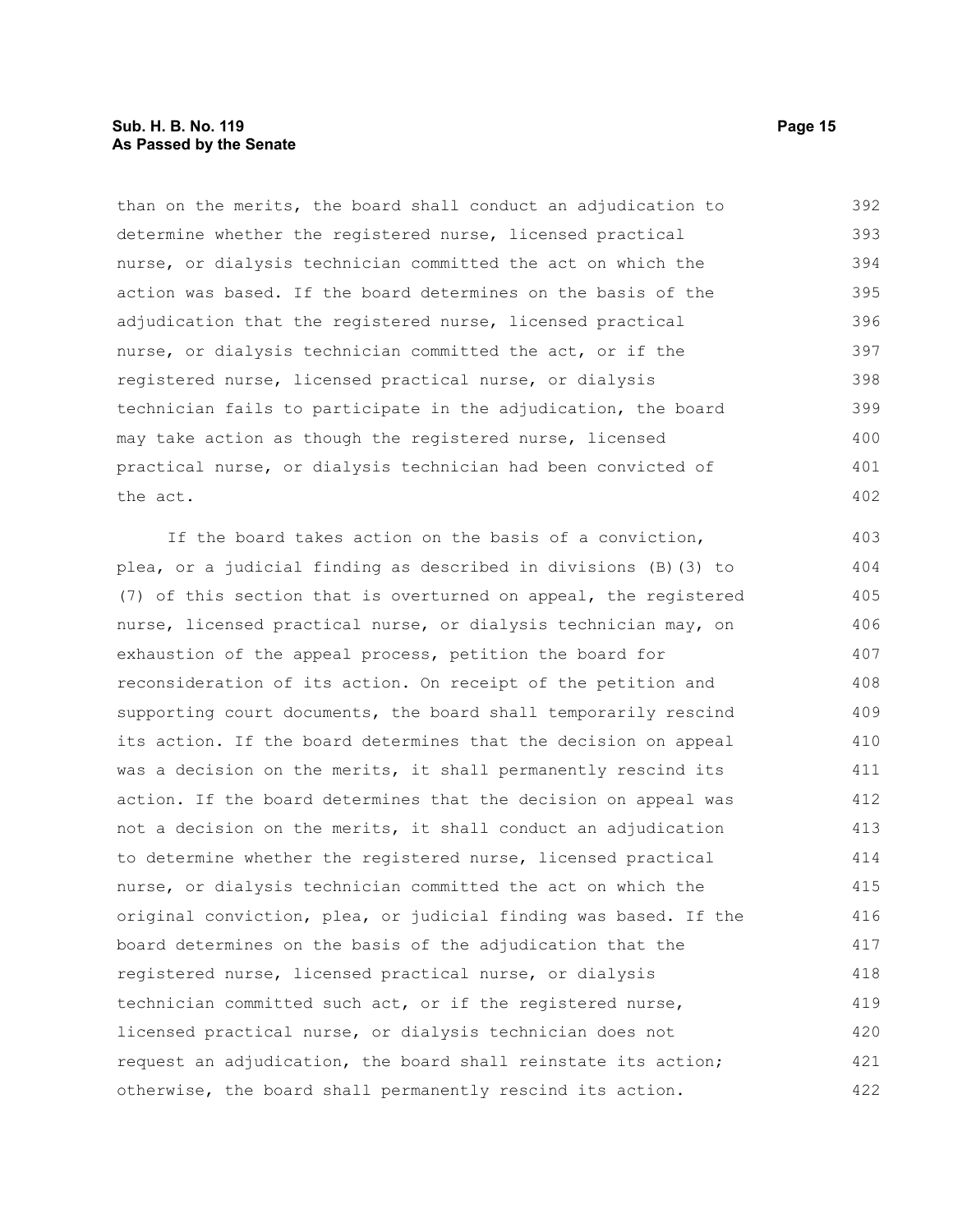# **Sub. H. B. No. 119 Page 16 As Passed by the Senate**

Notwithstanding the provision of division (C)(2) of section 2953.32 of the Revised Code specifying that if records pertaining to a criminal case are sealed under that section the proceedings in the case shall be deemed not to have occurred, sealing of the following records on which the board has based an action under this section shall have no effect on the board's action or any sanction imposed by the board under this section: records of any conviction, guilty plea, judicial finding of guilt resulting from a plea of no contest, or a judicial finding of eligibility for a pretrial diversion program or intervention in lieu of conviction. The board shall not be required to seal, destroy, redact, or otherwise modify its records to reflect the court's sealing of conviction records. (F) The board may investigate an individual's criminal background in performing its duties under this section. As part 423 424 425 426 427 428 429 430 431 432 433 434 435 436 437 438

of such investigation, the board may order the individual to submit, at the individual's expense, a request to the bureau of criminal identification and investigation for a criminal records check and check of federal bureau of investigation records in accordance with the procedure described in section 4723.091 of the Revised Code. 439 440 441 442 443 444

(G) During the course of an investigation conducted under this section, the board may compel any registered nurse, licensed practical nurse, or dialysis technician or applicant under this chapter to submit to a mental or physical examination, or both, as required by the board and at the expense of the individual, if the board finds reason to believe that the individual under investigation may have a physical or mental impairment that may affect the individual's ability to 445 446 447 448 449 450 451 452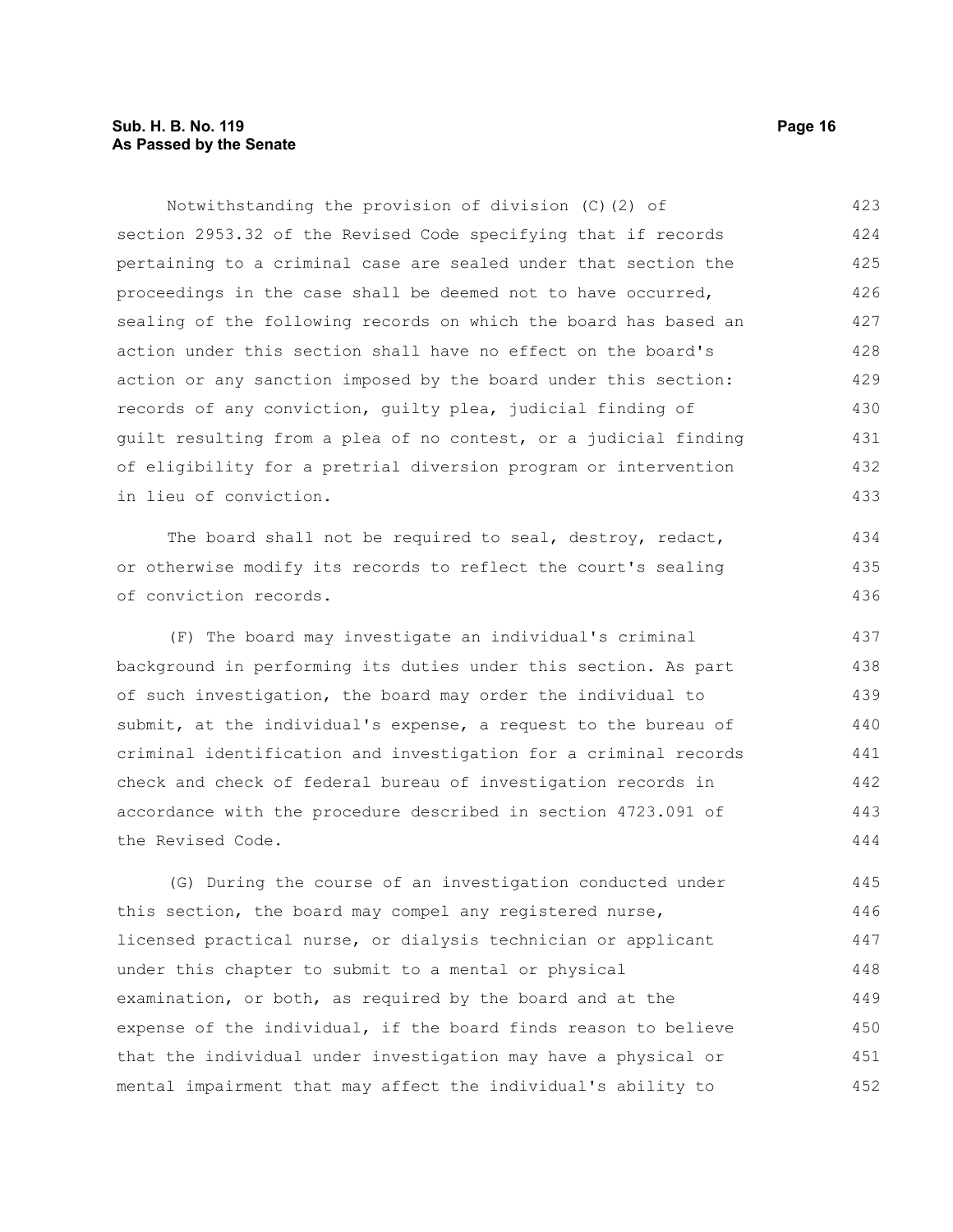# **Sub. H. B. No. 119 Page 17 As Passed by the Senate**

provide safe nursing care. Failure of any individual to submit to a mental or physical examination when directed constitutes an admission of the allegations, unless the failure is due to circumstances beyond the individual's control, and a default and final order may be entered without the taking of testimony or presentation of evidence. 453 454 455 456 457 458

If the board finds that an individual is impaired, the board shall require the individual to submit to care, counseling, or treatment approved or designated by the board, as a condition for initial, continued, reinstated, or renewed authority to practice. The individual shall be afforded an opportunity to demonstrate to the board that the individual can begin or resume the individual's occupation in compliance with acceptable and prevailing standards of care under the provisions of the individual's authority to practice. 459 460 461 462 463 464 465 466 467

For purposes of this division, any registered nurse, licensed practical nurse, or dialysis technician or applicant under this chapter shall be deemed to have given consent to submit to a mental or physical examination when directed to do so in writing by the board, and to have waived all objections to the admissibility of testimony or examination reports that constitute a privileged communication. 468 469 470 471 472 473 474

(H) The board shall investigate evidence that appears to show that any person has violated any provision of this chapter or any rule of the board. Any person may report to the board any information the person may have that appears to show a violation of any provision of this chapter or rule of the board. In the absence of bad faith, any person who reports such information or who testifies before the board in any adjudication conducted under Chapter 119. of the Revised Code shall not be liable for 475 476 477 478 479 480 481 482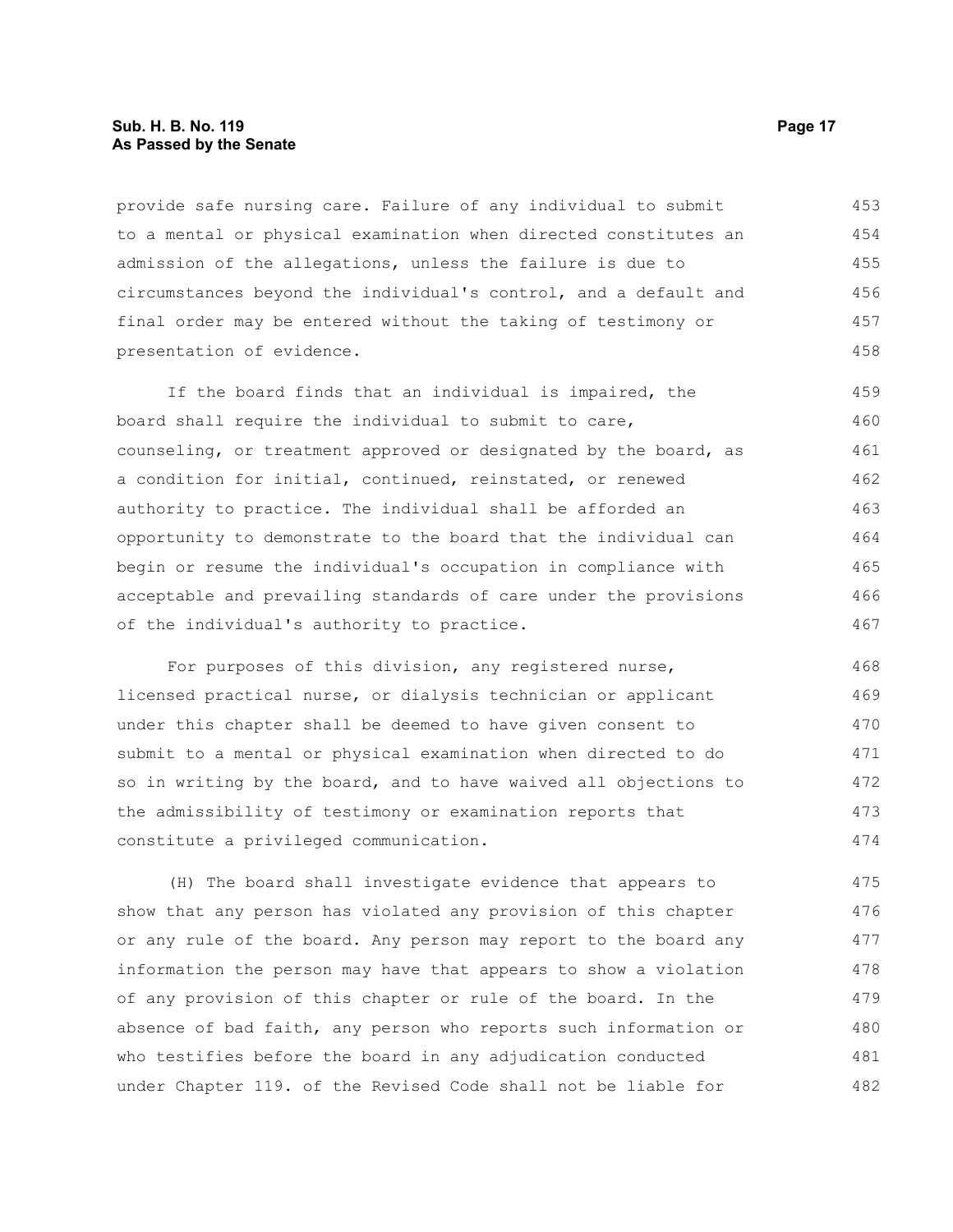civil damages as a result of the report or testimony. 483

(I) All of the following apply under this chapter with respect to the confidentiality of information: 484 485

(1) Information received by the board pursuant to a complaint or an investigation is confidential and not subject to discovery in any civil action, except that the board may disclose information to law enforcement officers and government entities for purposes of an investigation of either a licensed health care professional, including a registered nurse, licensed practical nurse, or dialysis technician, or a person who may have engaged in the unauthorized practice of nursing or dialysis care. No law enforcement officer or government entity with knowledge of any information disclosed by the board pursuant to this division shall divulge the information to any other person or government entity except for the purpose of a government investigation, a prosecution, or an adjudication by a court or government entity. 486 487 488 489 490 491 492 493 494 495 496 497 498 499

(2) If an investigation requires a review of patient records, the investigation and proceeding shall be conducted in such a manner as to protect patient confidentiality. 500 501 502

(3) All adjudications and investigations of the board shall be considered civil actions for the purposes of section 2305.252 of the Revised Code. 503 504 505

(4) Any board activity that involves continued monitoring of an individual as part of or following any disciplinary action taken under this section shall be conducted in a manner that maintains the individual's confidentiality. Information received or maintained by the board with respect to the board's monitoring activities is not subject to discovery in any civil 506 507 508 509 510 511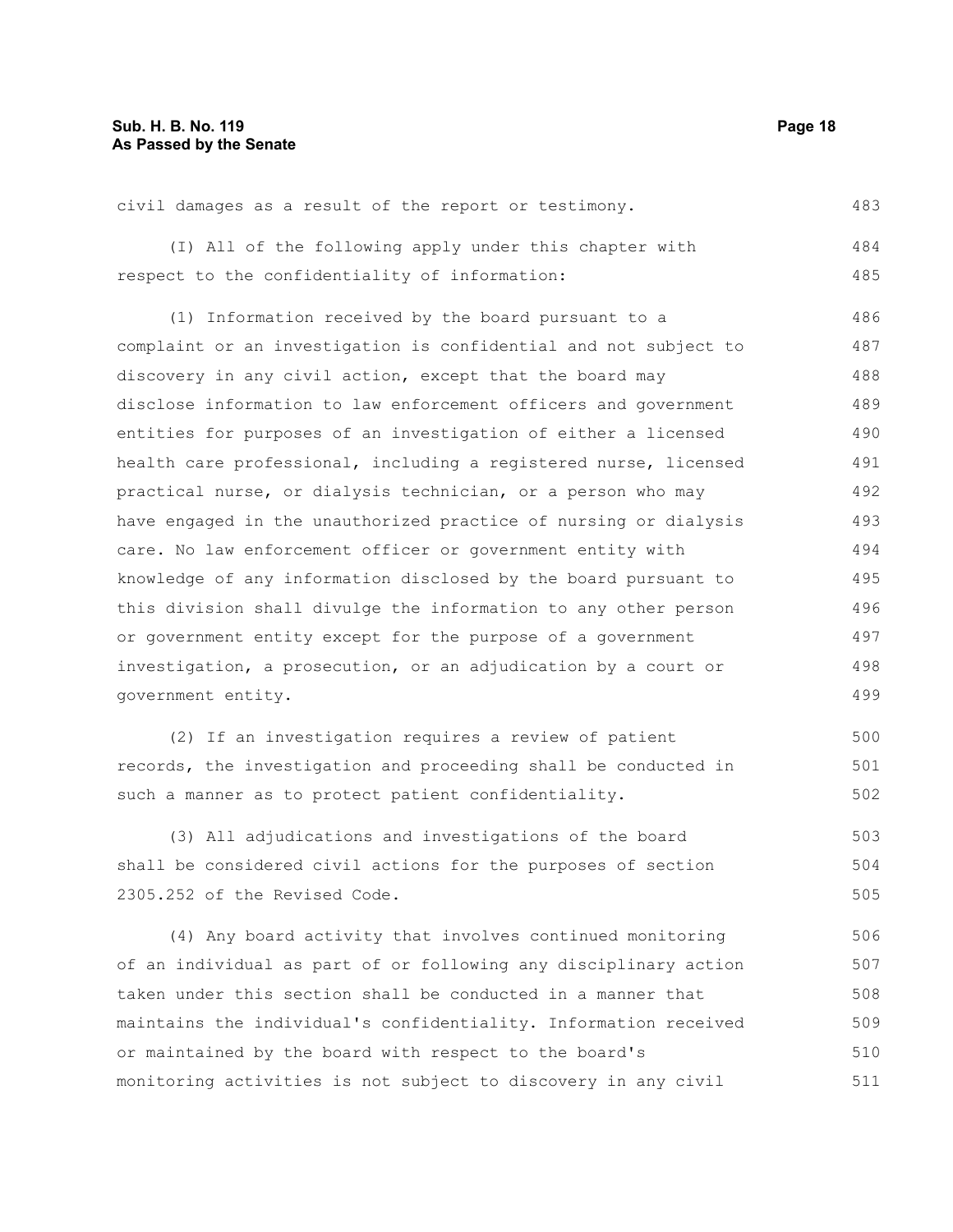action and is confidential, except that the board may disclose information to law enforcement officers and government entities for purposes of an investigation of a licensee or certificate holder. 512 513 514 515

(J) Any action taken by the board under this section resulting in a suspension from practice shall be accompanied by a written statement of the conditions under which the person may be reinstated to practice.

(K) When the board refuses to grant a license or certificate to an applicant, revokes a license or certificate, or refuses to reinstate a license or certificate, the board may specify that its action is permanent. An individual subject to permanent action taken by the board is forever ineligible to hold a license or certificate of the type that was refused or revoked and the board shall not accept from the individual an application for reinstatement of the license or certificate or for a new license or certificate. 520 521 522 523 524 525 526 527 528

(L) No unilateral surrender of a nursing license, certificate of authority, or dialysis technician certificate issued under this chapter shall be effective unless accepted by majority vote of the board. No application for a nursing license, certificate of authority, or dialysis technician certificate issued under this chapter may be withdrawn without a majority vote of the board. The board's jurisdiction to take disciplinary action under this section is not removed or limited when an individual has a license or certificate classified as inactive or fails to renew a license or certificate. 529 530 531 532 533 534 535 536 537 538

(M) Sanctions shall not be imposed under division (B)(24) of this section against any licensee who waives deductibles and copayments as follows: 539 540 541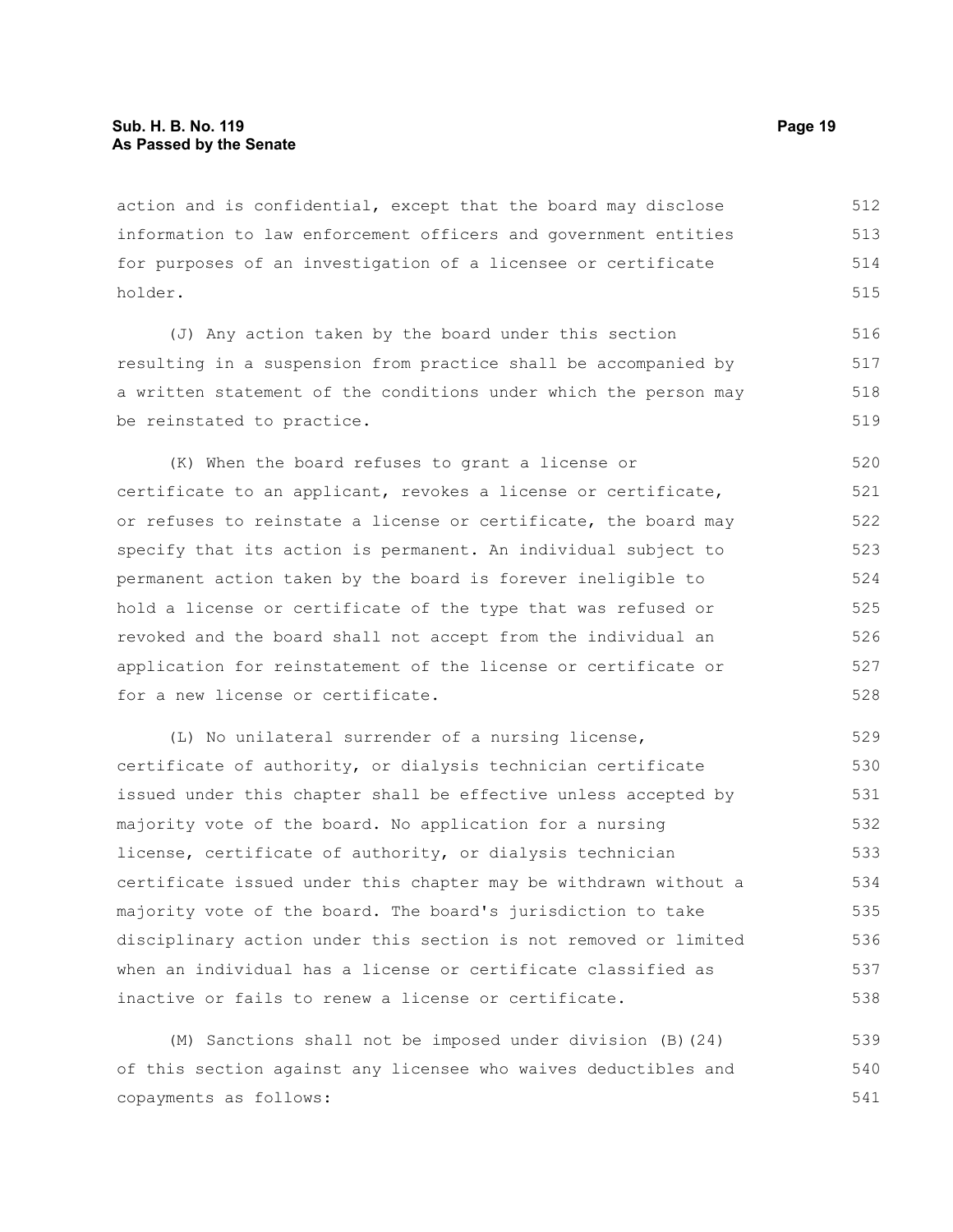# **Sub. H. B. No. 119 Page 20 As Passed by the Senate**

expressly allows such a practice. Waiver of the deductibles or copayments shall be made only with the full knowledge and consent of the plan purchaser, payer, and third-party administrator. Documentation of the consent shall be made available to the board upon request. (2) For professional services rendered to any other person licensed pursuant to this chapter to the extent allowed by this chapter and the rules of the board. Sec. 4723.35. (A) As used in this section, "chemical dependency"-"substance use disorder" means either of the following: (1) The chronic and habitual use of alcoholic beverages to the extent that the user no longer can control the use of alcohol or endangers the user's health, safety, or welfare or that of others; (2) The use of a controlled substance as defined in section 3719.01 of the Revised Code, a harmful intoxicant as defined in section 2925.01 of the Revised Code, or a dangerous drug as defined in section 4729.01 of the Revised Code, to the extent that the user becomes physically or psychologically 543 544 545 546 547 548 549 550 551 552 553 554 555 556 557 558 559 560 561 562

(1) In compliance with the health benefit plan that

dependent on the substance, intoxicant, or drug or endangers the user's health, safety, or welfare or that of others. 563 564

(B) The board of nursing may abstain from taking disciplinary action under section 4723.28 or 4723.86 of the Revised Code against an individual with a chemical dependency substance use disorder if it finds that the individual can be treated effectively and there is no impairment of the individual's ability to practice according to acceptable and 565 566 567 568 569 570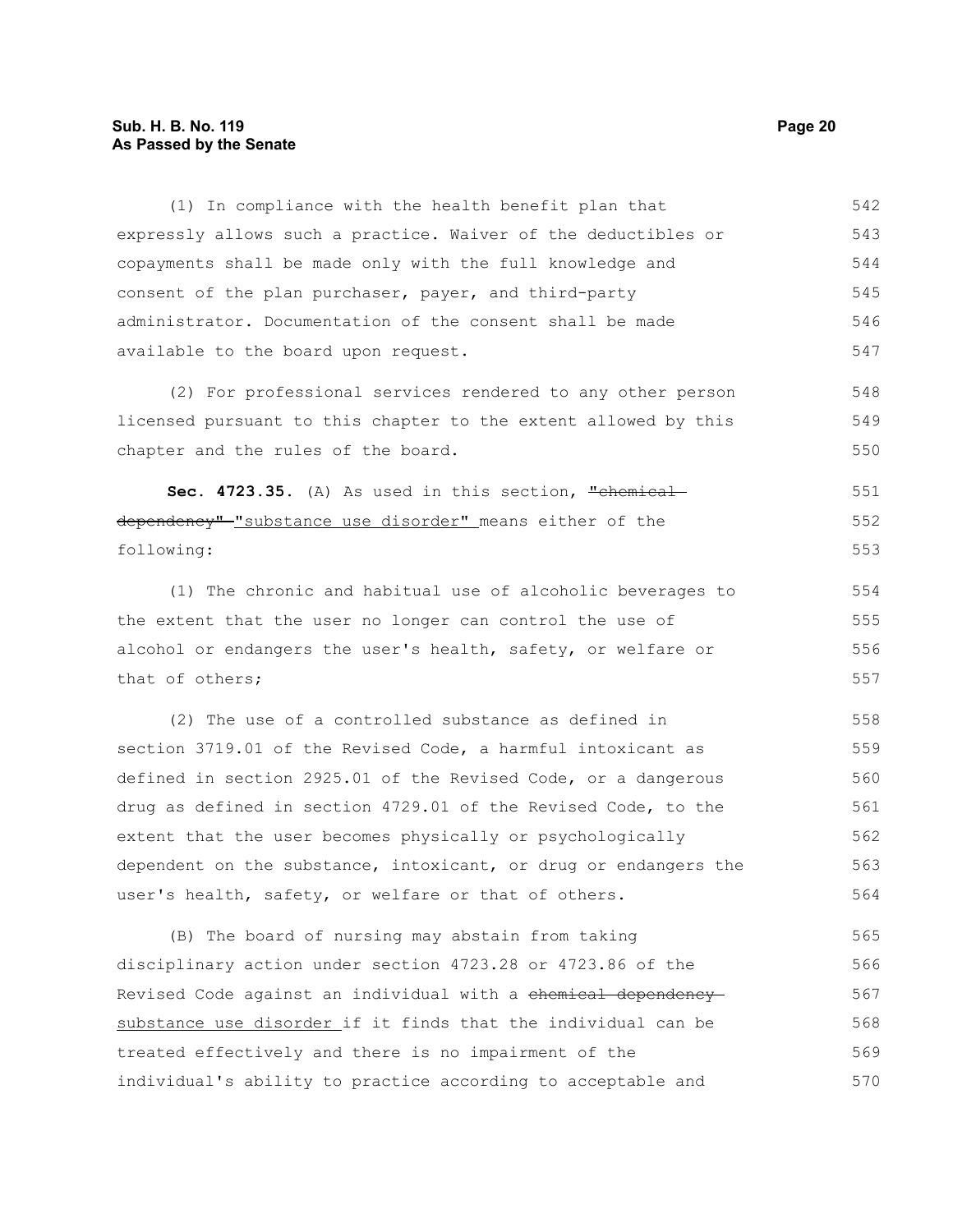# **Sub. H. B. No. 119 Page 21 As Passed by the Senate**

| prevailing standards of safe care. The board shall establish a   | 571 |
|------------------------------------------------------------------|-----|
| chemical dependency substance use disorder monitoring program to | 572 |
| monitor the registered nurses, licensed practical nurses,        | 573 |
| dialysis technicians, and certified community health workers     | 574 |
| against whom the board has abstained from taking action. The     | 575 |
| board shall develop the program, select the program's name, and  | 576 |
| designate a coordinator to administer the program.               | 577 |
| (C) Determinations regarding an individual's eligibility         | 578 |
| for admission to, continued participation in, and successful     | 579 |
| completion of the monitoring program shall be made by the        | 580 |
| board's supervising member for disciplinary matters in           | 581 |
| accordance with rules adopted under division (D) of this         | 582 |
| section.                                                         | 583 |
| (D) The board shall adopt rules in accordance with Chapter       | 584 |
| 119. of the Revised Code that establish the following:           | 585 |
| (1) Eligibility requirements for admission to and                | 586 |
| continued participation in the monitoring program;               | 587 |
| (2) Terms and conditions that must be met to participate         | 588 |
| in and successfully complete the program;                        | 589 |
| (3) Procedures for keeping confidential records regarding        | 590 |
| participants;                                                    | 591 |
| (4) Any other requirements or procedures necessary to            | 592 |
| establish and administer the program.                            | 593 |
| $(E)$ (1) As a condition of being admitted to the monitoring     | 594 |
| program, an individual shall surrender to the program            | 595 |
| coordinator the license or certificate that the individual       | 596 |
| holds. While the surrender is in effect, the individual is       | 597 |
| prohibited from engaging in the practice of nursing, engaging in | 598 |
| the provision of dialysis care, or engaging in the provision of  | 599 |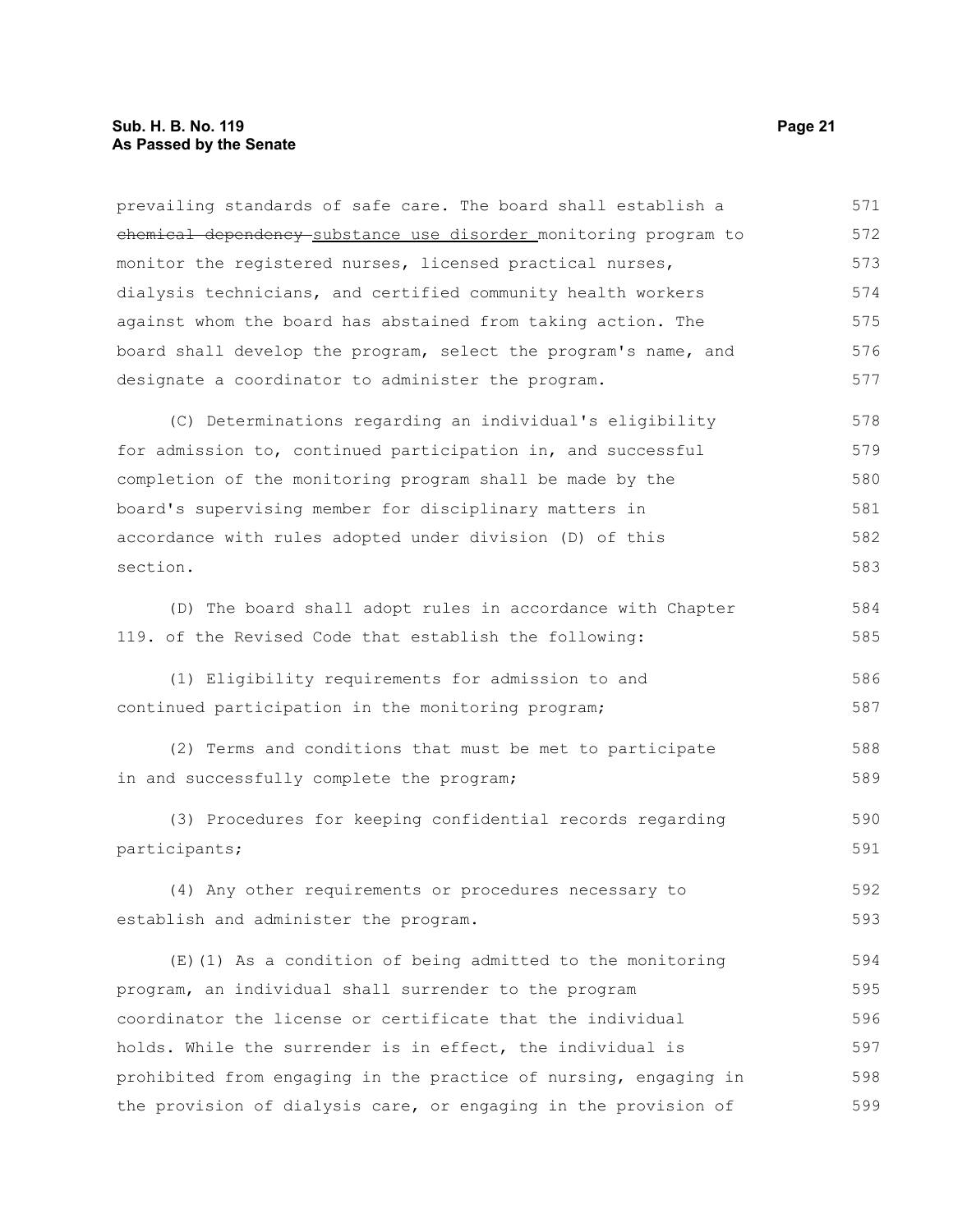services that were being provided as a certified community health worker.

If the board's supervising member for disciplinary matters determines that a participant is capable of resuming practice according to acceptable and prevailing standards of safe care, the program coordinator shall return the participant's license or certificate. If the participant violates the terms and conditions of resumed practice, the coordinator shall require the participant to surrender the license or certificate as a condition of continued participation in the program. The coordinator may require the surrender only on the approval of the board's supervising member for disciplinary matters. 602 603 604 605 606 607 608 609 610 611

The surrender of a license or certificate on admission to the monitoring program or while participating in the program does not constitute an action by the board under section 4723.28 or 4723.86 of the Revised Code. The participant may rescind the surrender at any time and the board may proceed by taking action under section 4723.28 or 4723.86 of the Revised Code. 612 613 614 615 616 617

(2) If the program coordinator determines that a participant is significantly out of compliance with the terms and conditions for participation, the coordinator shall notify the board's supervising member for disciplinary matters and the supervising member shall determine whether to temporarily suspend the participant's license or certificate. The board shall notify the participant of the suspension by certified mail sent to the participant's last known address and shall refer the matter to the board for formal action under section 4723.28 or 4723.86 of the Revised Code. 618 619 620 621 622 623 624 625 626 627

(F) All of the following apply with respect to the receipt, release, and maintenance of records and information by 628 629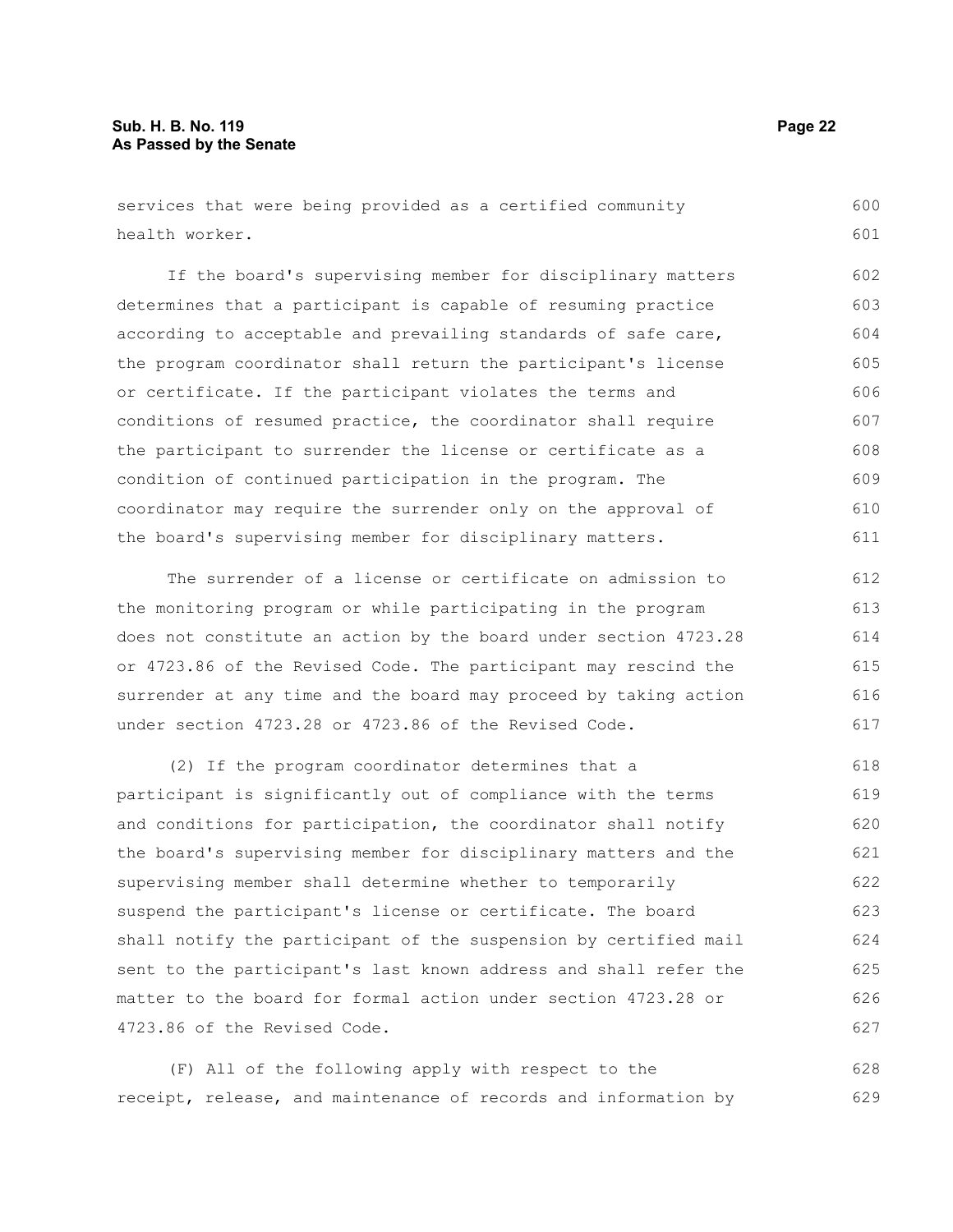the monitoring program:

(1) The program coordinator shall maintain all program records in the board's office, and for each participant, shall retain the records for a period of two years following the participant's date of successful completion of the program. 631 632 633 634

(2) When applying to participate in the monitoring program, the applicant shall sign a waiver permitting the board to receive and release information necessary to determine whether the individual is eligible for admission. After being admitted, the participant shall sign a waiver permitting the board to receive and release information necessary to determine whether the individual is eligible for continued participation in the program. Information that may be necessary for the board's supervising member for disciplinary matters to determine eligibility for admission or continued participation in the monitoring program includes, but is not limited to, information provided to and by employers, probation officers, law enforcement agencies, peer assistance programs, health professionals, and treatment providers. No entity with knowledge that the information has been provided to the monitoring program shall divulge that knowledge to any other person. 635 636 637 638 639 640 641 642 643 644 645 646 647 648 649 650

(3) Except as provided in division (F)(4) of this section, all records pertaining to an individual's application for or participation in the monitoring program, including medical records, treatment records, and mental health records, shall be confidential. The records are not public records for the purposes of section 149.43 of the Revised Code and are not subject to discovery by subpoena or admissible as evidence in any judicial proceeding. 651 652 653 654 655 656 657 658

(4) The board may disclose information regarding a

630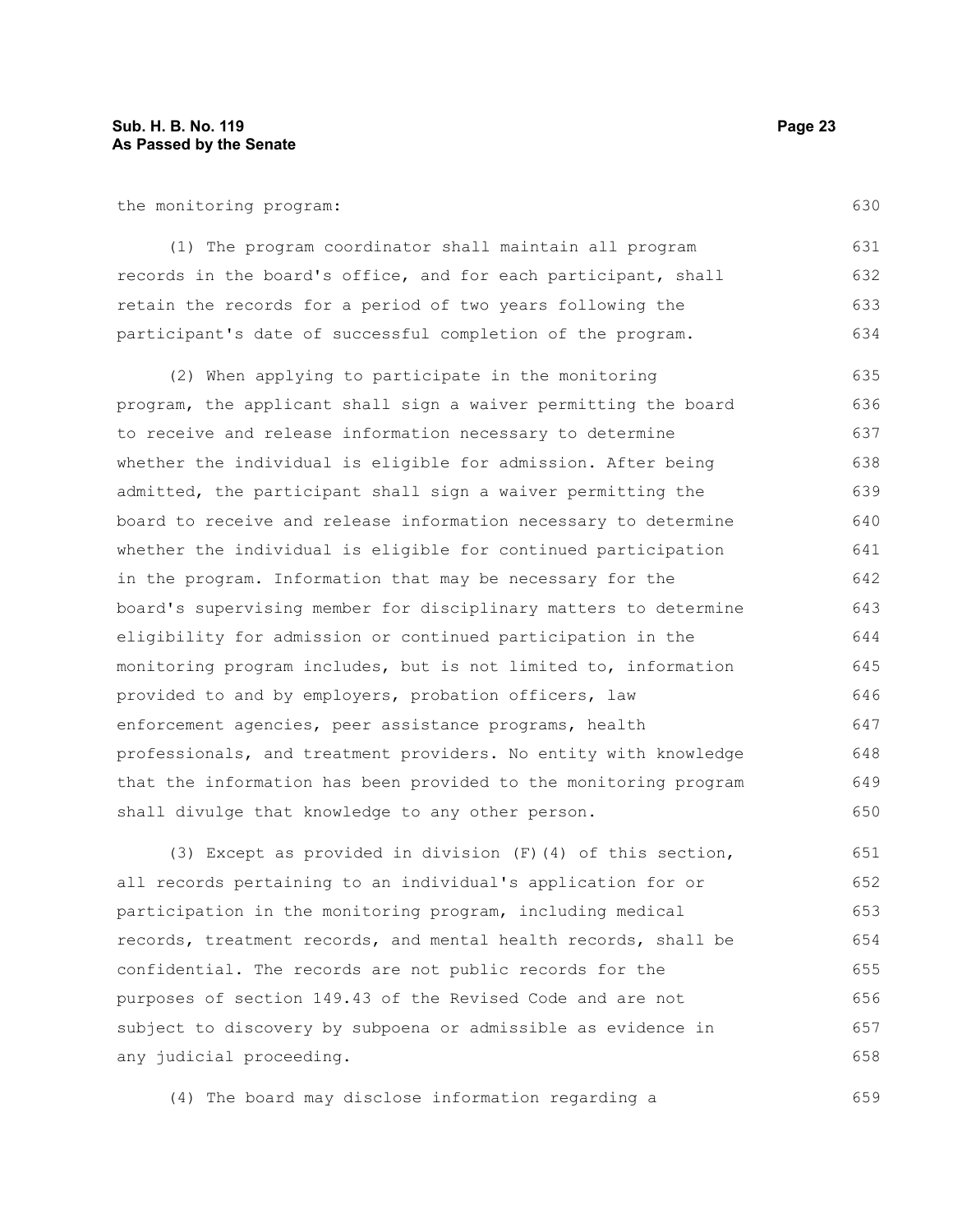# **Sub. H. B. No. 119 Page 24 As Passed by the Senate**

participant's progress in the program to any person or government entity that the participant authorizes in writing to be given the information. In disclosing information under this division, the board shall not include any information that is protected under section 5119.27 of the Revised Code or any federal statute or regulation that provides for the confidentiality of medical, mental health, or substance abuse records. 660 661 662 663 664 665 666 667

(G) In the absence of fraud or bad faith, the board as a whole, its individual members, and its employees and representatives are not liable for damages in any civil action as a result of disclosing information in accordance with division (F)(4) of this section. In the absence of fraud or bad faith, any person reporting to the program with regard to an individual's chemical dependencesubstance use disorder, or the progress or lack of progress of that individual with regard to treatment, is not liable for damages in any civil action as a result of the report. 668 669 670 671 672 673 674 675 676 677

**Sec. 5101.47.** (A) Except as provided in divisions (B) and (C) of this section, both of the following apply to the department of job and family services: 678 679 680

(1) The department shall accept applications, determine eligibility, redetermine eligibility, and perform related administrative activities for the supplemental nutrition assistance program administered by the department pursuant to section 5101.54 of the Revised Code. 681 682 683 684 685

The department may assign the duties described in division (A)(1) of this section to any county department of job and family services. 686 687 688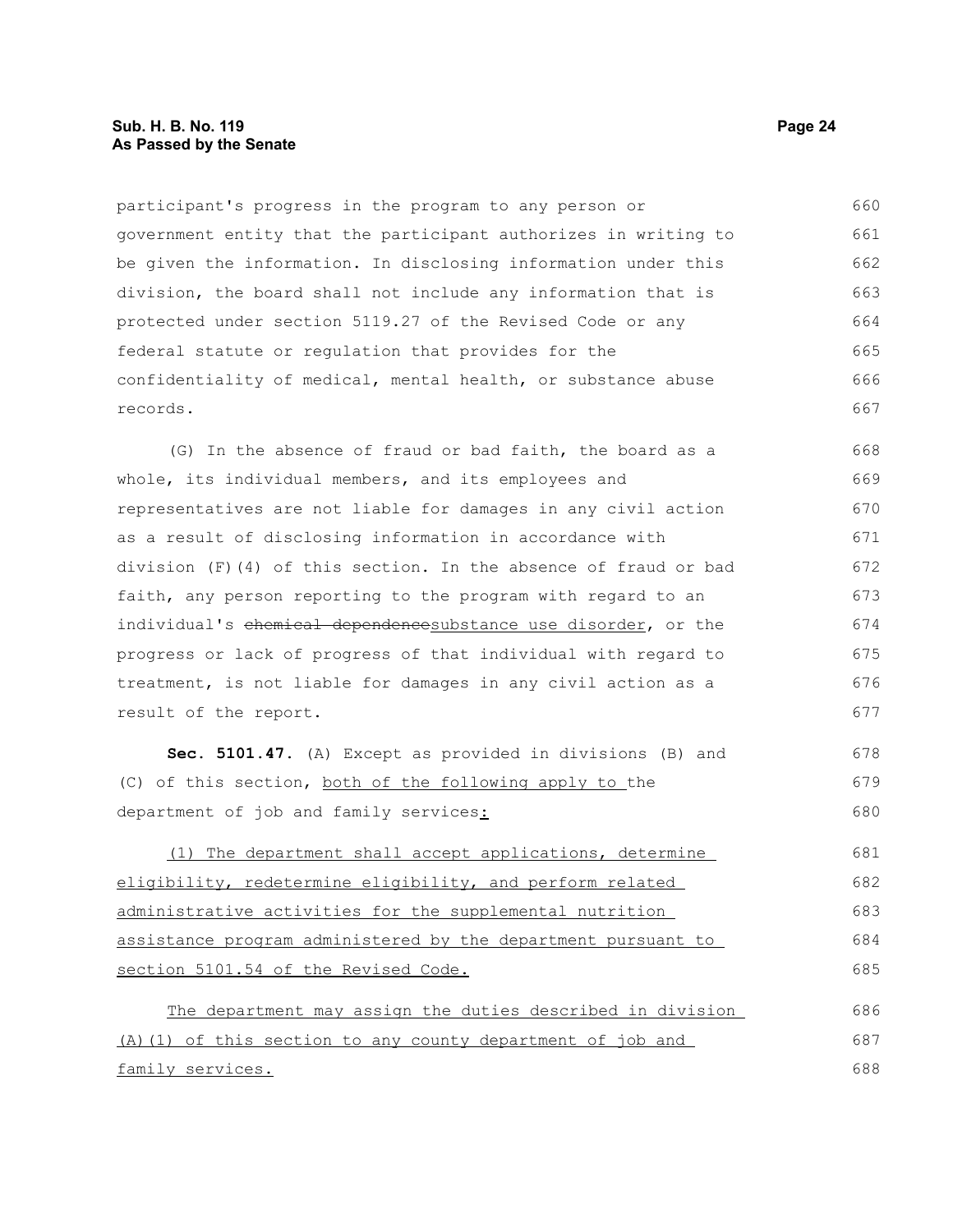| (2) The department may accept applications, determine            | 689 |
|------------------------------------------------------------------|-----|
| eligibility, redetermine eligibility, and perform related        | 690 |
| administrative activities for one or more of the following:      | 691 |
| $(1)$ (a) Publicly funded child care provided under Chapter      | 692 |
| 5104. of the Revised Code;                                       | 693 |
| (2) The supplemental nutrition assistance program-               | 694 |
| administered by the department pursuant to section 5101.54 of    | 695 |
| the Revised Code;                                                | 696 |
| $(3)$ (b) Other programs administered by the department that     | 697 |
| the director of job and family services determines are           | 698 |
| supportive of children, adults, or families;                     | 699 |
| $(4)$ (c) Other programs administered by the department          | 700 |
| regarding which the director determines administrative cost      | 701 |
| savings and efficiency may be achieved through the department    | 702 |
| accepting applications, determining eligibility, redetermining   | 703 |
| eligibility, or performing related administrative activities.    | 704 |
| (B) If federal law requires a face-to-face interview to          | 705 |
| complete an eligibility determination for a program specified in | 706 |
| or pursuant to division (A) of this section, the face-to-face    | 707 |
| interview shall not be conducted by the department of job and    | 708 |
| family services.                                                 | 709 |
| (C) Subject to division (B) of this section, if the              | 710 |
| department is required or elects to accept applications,         | 711 |
| determine eligibility, redetermine eligibility, and perform      | 712 |
| related administrative activities for a program specified in or  | 713 |
| pursuant to division (A) of this section, both of the following  | 714 |
| apply:                                                           | 715 |
| (1) An individual seeking services under the program may         | 716 |

apply for the program to the department or to the entity that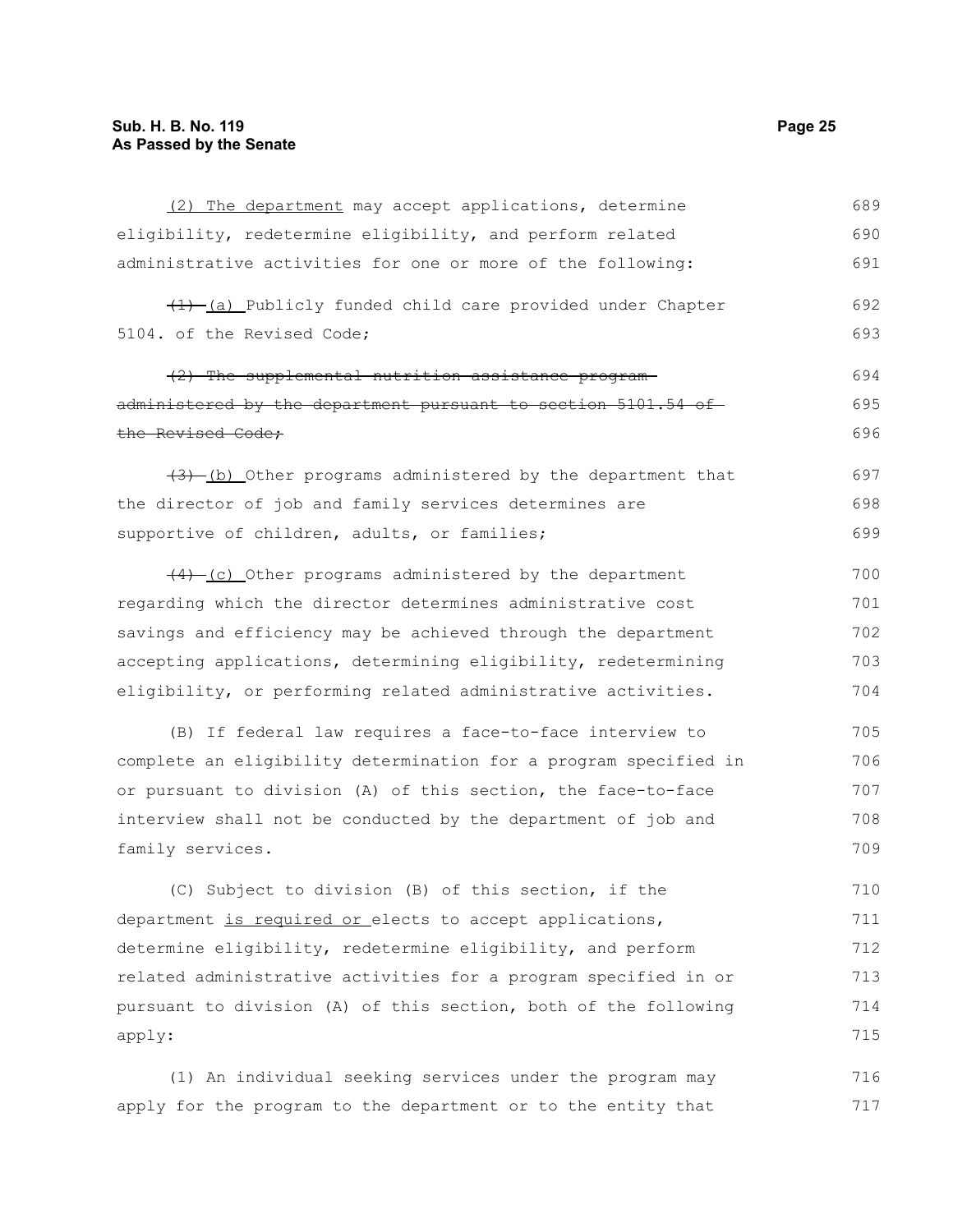| state law governing the program authorizes to accept             | 718 |
|------------------------------------------------------------------|-----|
| applications for the program.                                    | 719 |
| (2) The department is subject to federal statutes and            | 720 |
| requlations and state statutes and rules that require, permit,   | 721 |
| or prohibit an action regarding accepting applications,          | 722 |
| determining or redetermining eligibility, and performing related | 723 |
| administrative activities for the program.                       | 724 |
| (D) The director may adopt rules as necessary to implement       | 725 |
| this section.                                                    | 726 |
| Sec. 5101.54. (A) The director of job and family services        | 727 |
| shall administer the supplemental nutrition assistance program   | 728 |
| in accordance with the Food and Nutrition Act of 2008 (7 U.S.C.  | 729 |
| 2011 et seq.). The department of job and family services_may:    | 730 |
| (1) Prepare and submit to the secretary of the United            | 731 |
| States department of agriculture a plan for the administration   | 732 |
| of the supplemental nutrition assistance program;                | 733 |
| (2) Prescribe forms for applications, certificates,              | 734 |
| reports, records, and accounts of county departments of job and  | 735 |
| family services, and other matters;                              | 736 |
| (3) Require such reports and information from each county        | 737 |
| department of job and family services as may be necessary and    | 738 |
| advisable;                                                       | 739 |
| (4) Administer and expend any sums appropriated by the           | 740 |
| general assembly for the purposes of the supplemental nutrition  | 741 |
| assistance program and all sums paid to the state by the United  | 742 |
| States as authorized by the Food and Nutrition Act of 2008;      | 743 |
| (5) Conduct such investigations as are necessary;                | 744 |
| (6) Enter into interagency agreements and cooperate with         | 745 |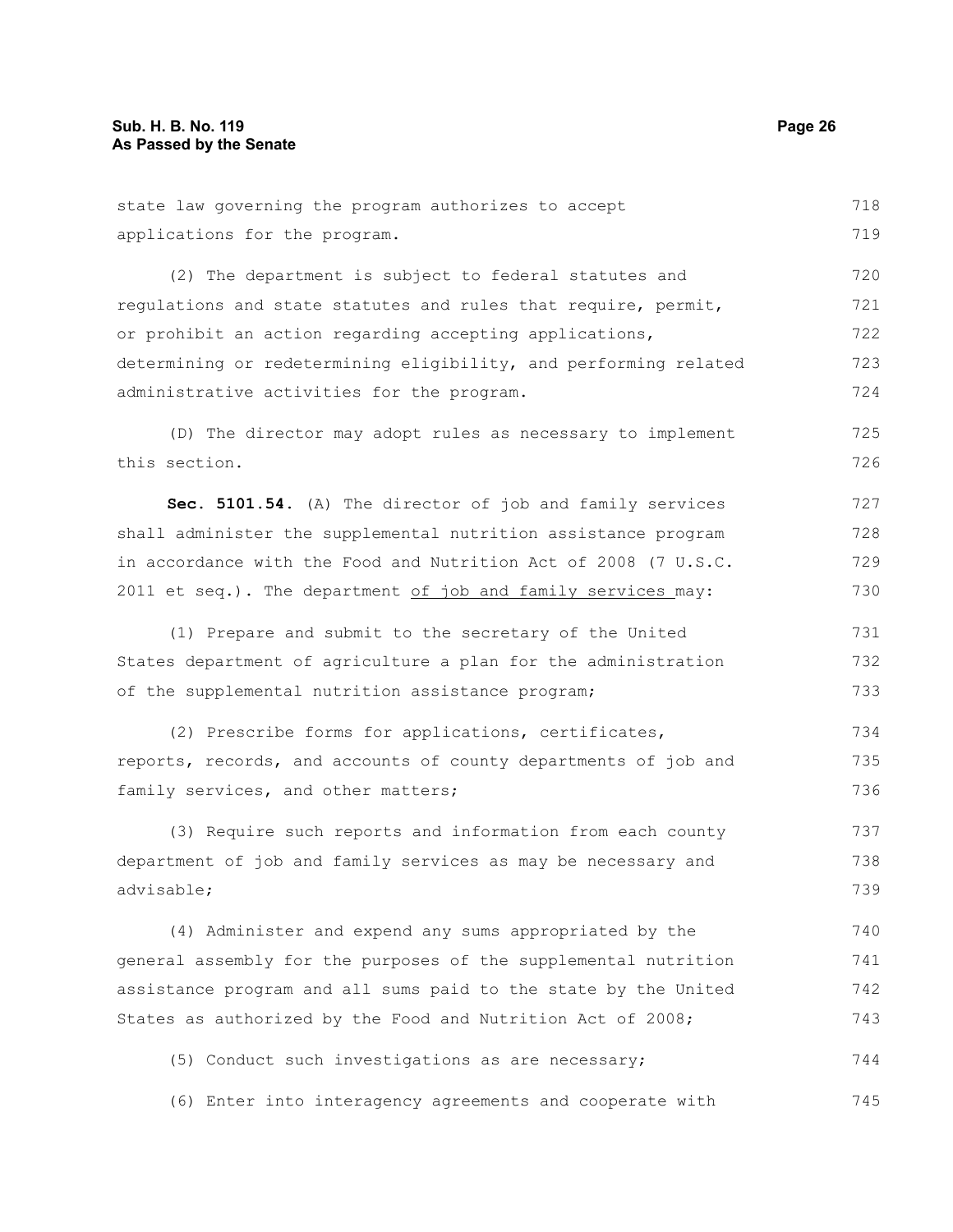# **Sub. H. B. No. 119 Page 27 As Passed by the Senate**

investigations conducted by the department of public safety, including providing information for investigative purposes, exchanging property and records, passing through federal financial participation, modifying any agreements with the United States department of agriculture, providing for the supply, security, and accounting of supplemental nutrition assistance program benefits for investigative purposes, and meeting any other requirements necessary for the detection and deterrence of illegal activities in the supplemental nutrition assistance program; 746 747 748 749 750 751 752 753 754 755

(7) Adopt rules in accordance with Chapter 119. of the Revised Code governing employment and training requirements of recipients of supplemental nutrition assistance program benefits, including rules specifying which recipients are subject to the requirements and establishing sanctions for failure to satisfy the requirements. The rules shall be consistent with 7 U.S.C. 2015, including its work and employment and training requirements, and, to the extent practicable, shall provide for the recipients to participate in work activities, developmental activities, and alternative work activities described in sections 5107.40 to 5107.69 of the Revised Code that are comparable to programs authorized by 7 U.S.C. 2015(d) (4). The rules may reference rules adopted under section 5107.05 of the Revised Code governing work activities, developmental activities, and alternative work activities described in sections 5107.40 to 5107.69 of the Revised Code. 756 757 758 759 760 761 762 763 764 765 766 767 768 769 770 771

(8) Adopt rules in accordance with section 111.15 of the Revised Code that are consistent with the Food and Nutrition Act of 2008, as amended, and the regulations adopted thereunder, and this section governing the following: 772 773 774 775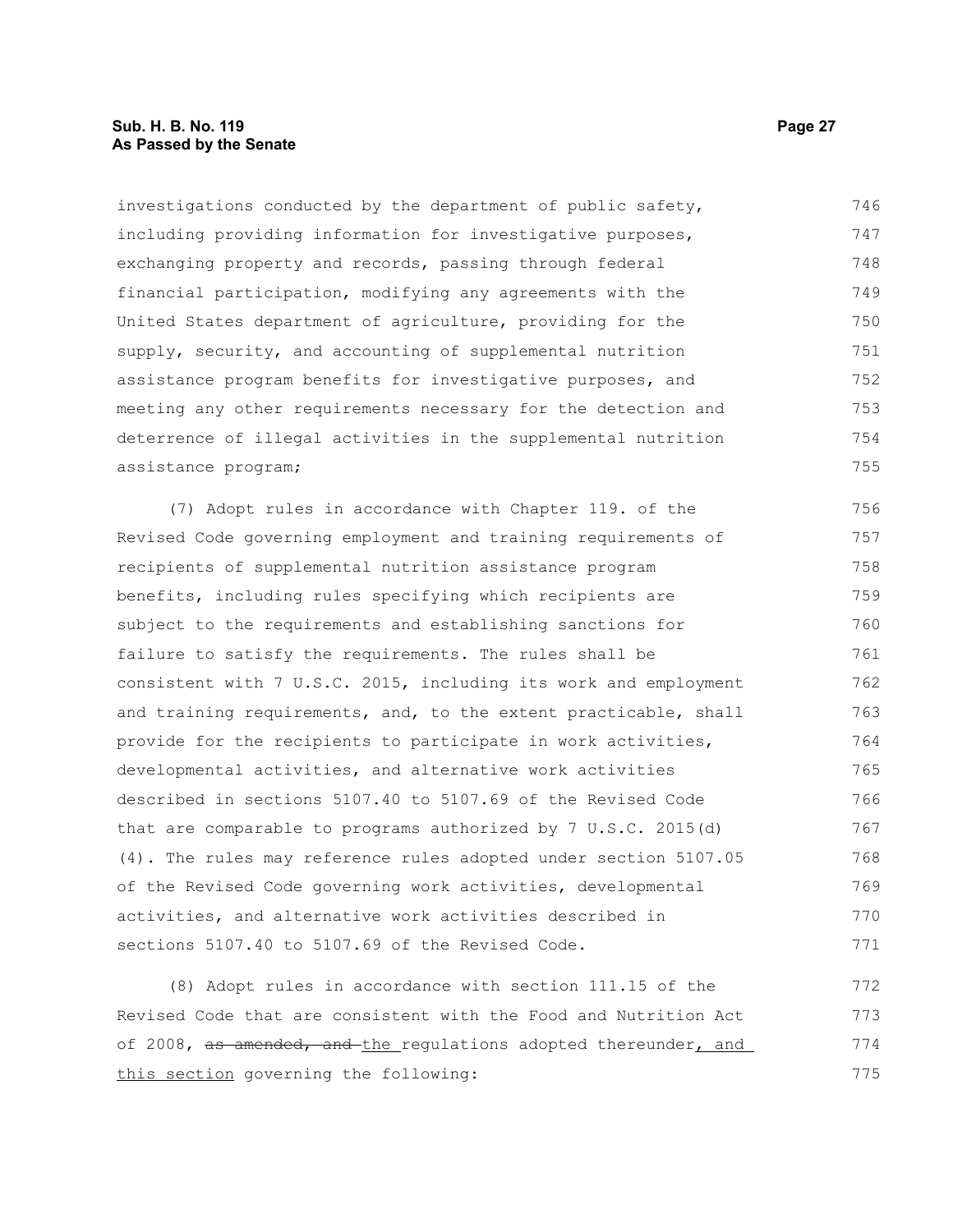| (a) Eligibility requirements for the supplemental                    | 776 |
|----------------------------------------------------------------------|-----|
| nutrition assistance program;                                        | 777 |
| (b) Sanctions for failure to comply with eligibility                 | 778 |
| requirements;                                                        | 779 |
| (c) Allotment of supplemental nutrition assistance program           | 780 |
| benefits;                                                            | 781 |
| (d) To the extent permitted under federal statutes and               | 782 |
| regulations, a system under which some or all recipients of          | 783 |
| supplemental nutrition assistance program benefits subject to        | 784 |
| employment and training requirements established by rules            | 785 |
| adopted under division (A) (7) of this section receive the           | 786 |
| benefits after satisfying the requirements;                          | 787 |
| (e) Administration of the program by county departments of           | 788 |
| job and family services;                                             | 789 |
| (f) Other requirements necessary for the efficient                   | 790 |
| administration of the program.                                       | 791 |
| (9) Submit a plan to the United States secretary of                  | 792 |
| agriculture for the department of job and family services to         | 793 |
| operate a simplified supplemental nutrition assistance program       | 794 |
| pursuant to 7 U.S.C. 2035 under which requirements governing the     | 795 |
| Ohio works first program established under Chapter 5107. of the      | 796 |
| Revised Code also govern the supplemental nutrition assistance       | 797 |
| program in the case of households receiving supplemental             | 798 |
| nutrition assistance program benefits and participating in Ohio      | 799 |
| works first.                                                         | 800 |
| (B) A household that is entitled to receive supplemental             | 801 |
| nutrition assistance program benefits and that is determined to      | 802 |
| be in immediate need of nutrition assistance $_{\tau}$ shall receive | 803 |
| certification of eligibility for program benefits, pending           | 804 |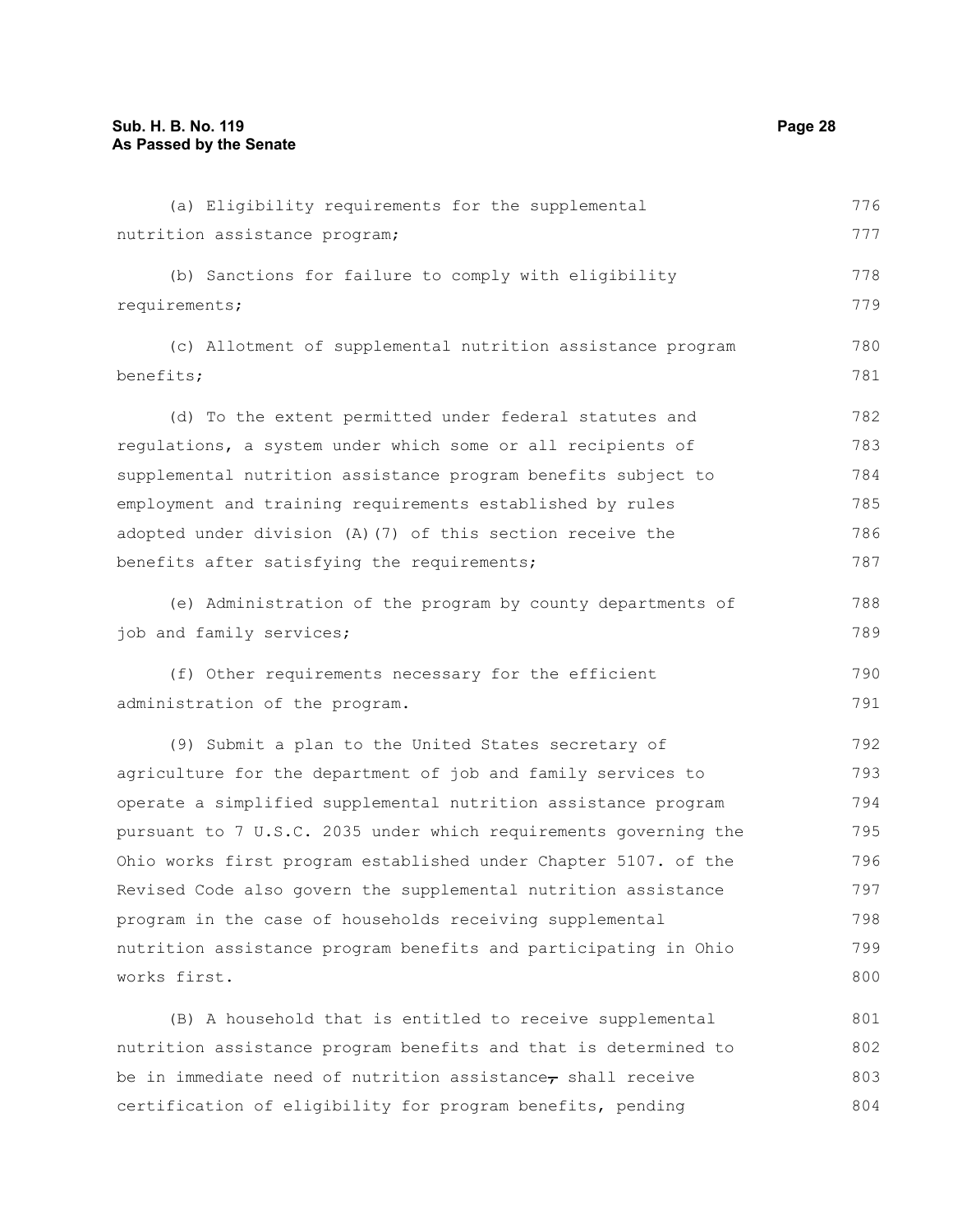verification, within twenty-four hours, or, if mitigating circumstances occur, within seventy-two hours, after application, if: (1) The results of the application interview indicate that the household will be eligible upon full verification; (2) Information sufficient to confirm the statements in the application has been obtained from at least one additional source, not a member of the applicant's household. Such information shall be recorded in the case file $_{\tau}$  and shall include: (a) The name of the person who provided the name of the information source; (b) The name and address of the information source; (c) A summary of the information obtained. The period of temporary eligibility shall not exceed one month from the date of certification of temporary eligibility. If eligibility is established by full verification, benefits shall continue without interruption as long as eligibility continues. There is no limit on the number of times a household may receive expedited certification of eligibility under this division as long as before each expedited certification all of the information identified in division (F)(1) of this section was verified for the household at the last expedited certification or the household's eligibility was certified under normal processing standards since the last expedited certification. At the time of application, the county department of job 805 806 807 808 809 810 811 812 813 814 815 816 817 818 819 820 821 822 823 824 825 826 827 828 829 830 831 832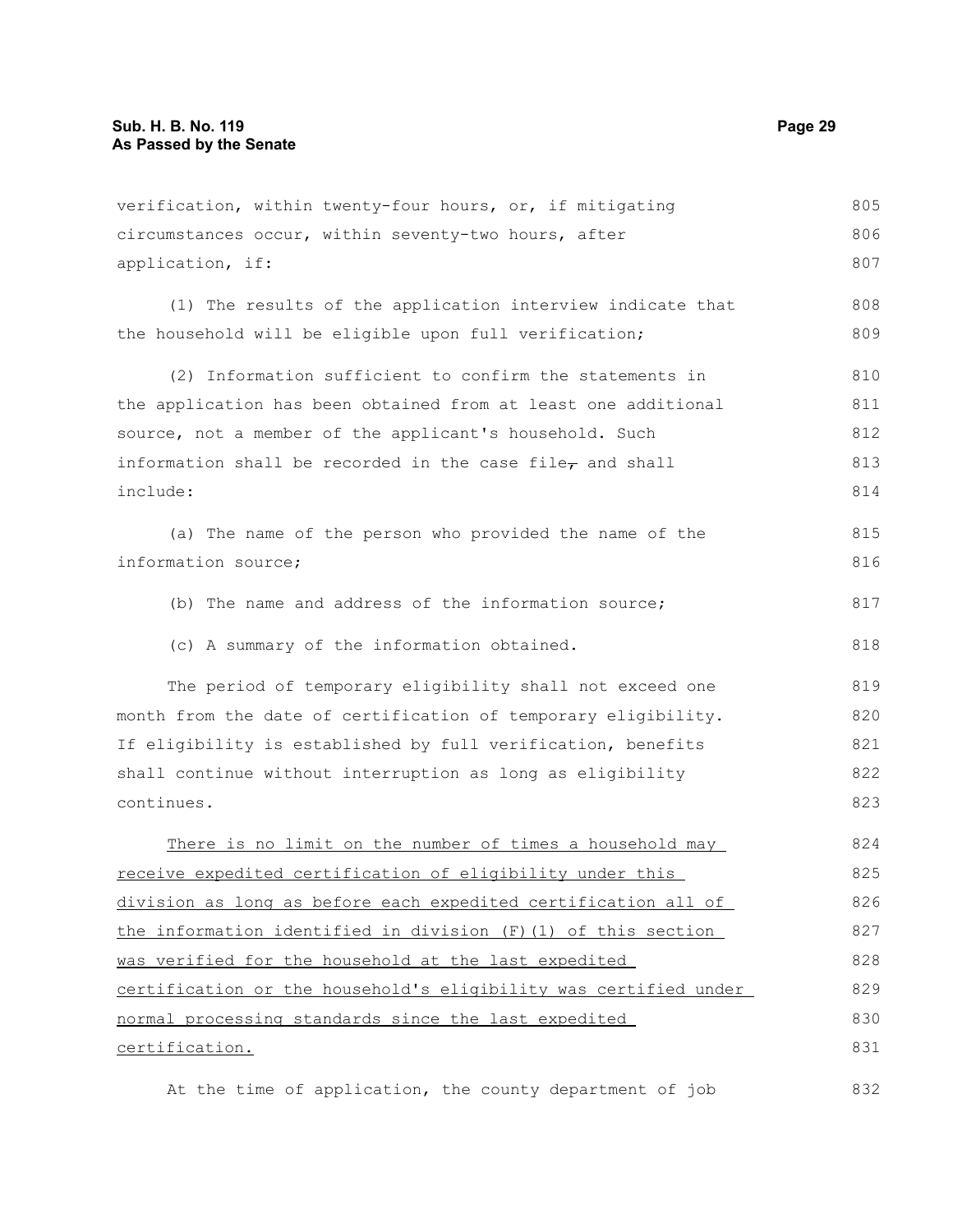and family services shall provide to a household described in this division a list of community assistance programs that provide emergency food. (C) Before certifying supplemental nutrition assistance program benefits, the department shall verify the eligibility of each household in accordance with division (F) of this section. All applications shall be approved or denied through full verification within thirty days from receipt of the application by the county department of job and family services. (D) Nothing in this section shall be construed to prohibit the certification of households that qualify under federal regulations to receive supplemental nutrition assistance program benefits without charge under the Food and Nutrition Act of 2008. (E) Any person who applies for the supplemental nutrition assistance program shall receive a voter registration application under section 3503.10 of the Revised Code. (F)(1) In order to verify household eligibility as required by federal regulations and this section, the department shall, except as provided in division (F)(2) of this section, verify at least the following information before certifying supplemental nutrition assistance program benefits: (a) Household composition; (b) Identity; (c) Citizenship and alien eligibility status; (d) Social security numbers; (e) State residency status; 833 834 835 836 837 838 839 840 841 842 843 844 845 846 847 848 849 850 851 852 853 854 855 856 857 858 859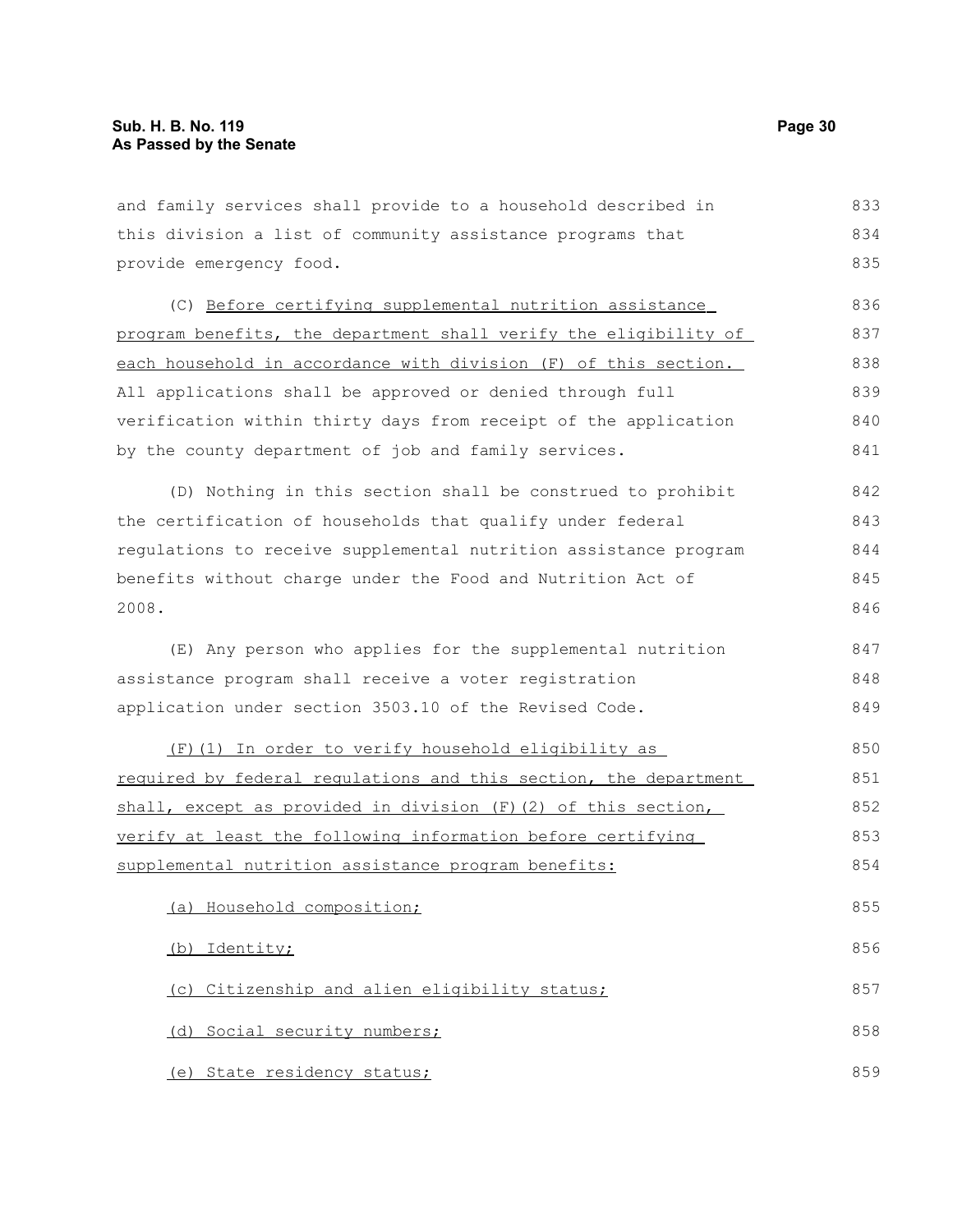| (f) Disability status;                                           | 860 |
|------------------------------------------------------------------|-----|
| (g) Gross nonexempt income;                                      | 861 |
| (h) Utility expenses;                                            | 862 |
| (i) Medical expenses;                                            | 863 |
| (j) Enrollment status in other state-administered public         | 864 |
| assistance programs within and outside this state;               | 865 |
| (k) Any available information related to potential               | 866 |
| identity fraud or identity theft.                                | 867 |
| (2) A household's eligibility for supplemental nutrition         | 868 |
| assistance program benefits may be certified before all of the   | 869 |
| information identified in division (F) (1) of this section is    | 870 |
| verified if the household's certification is being expedited     | 871 |
| under division (B) of this section.                              | 872 |
| (3) On at least a quarterly basis and consistent with            | 873 |
| federal regulations, as information is received by a county      | 874 |
| department of job and family services, the county department     | 875 |
| shall review and act on information identified in division (F)   | 876 |
| (1) of this section that indicates a change in circumstances     | 877 |
| that may affect eligibility, to the extent such information is   | 878 |
| available to the department.                                     | 879 |
| (4) Consistent with federal regulations, as part of the          | 880 |
| application for public assistance and before certifying benefits | 881 |
| under the supplemental nutrition assistance program, the         | 882 |
| department shall require an applicant, or a person acting on the | 883 |
| applicant's behalf, to verify the identity of the members of the | 884 |
| applicant household.                                             | 885 |

(5)(a) The department shall sign a memorandum of understanding with any department, agency, or division as needed 886 887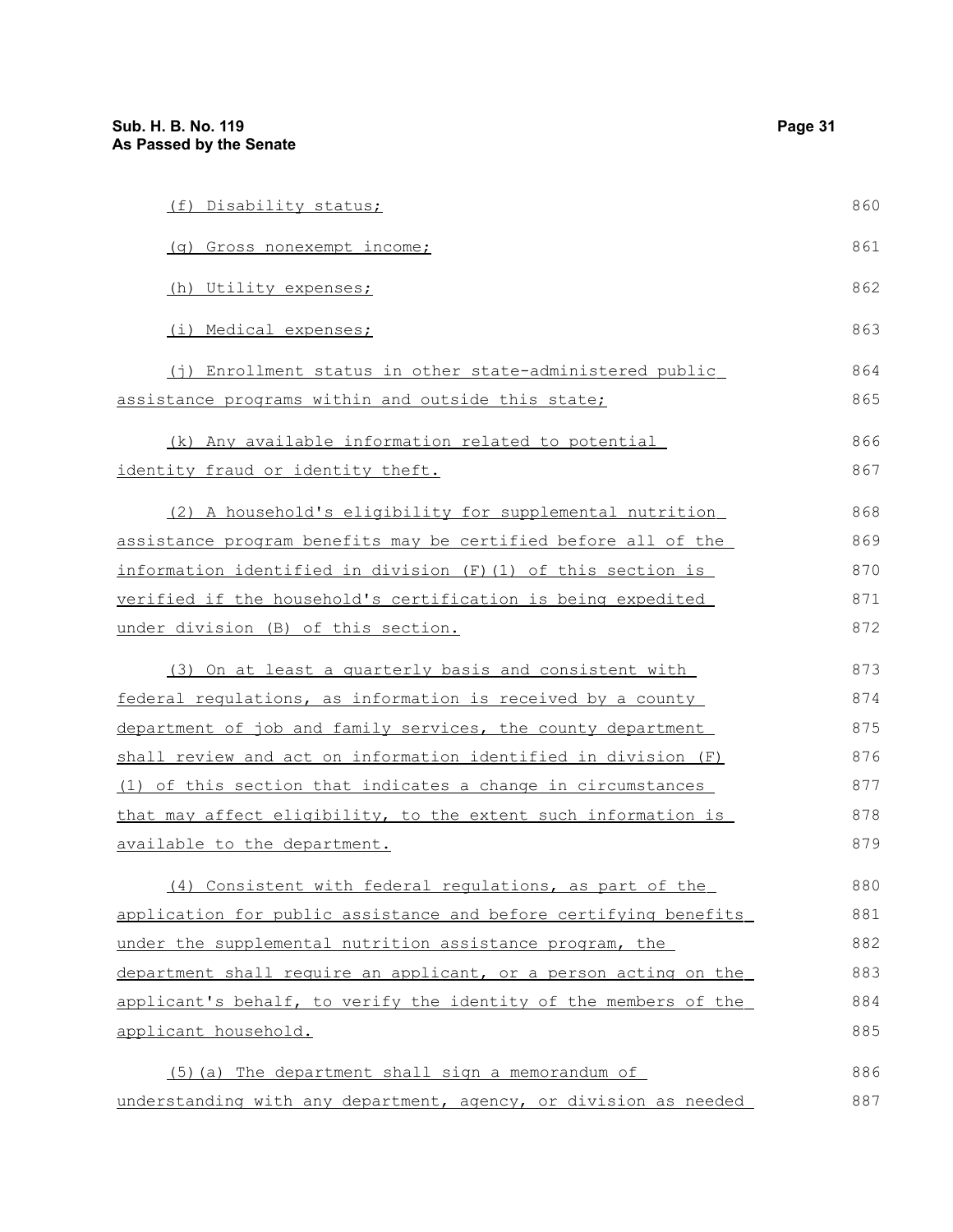| to obtain the information identified in division (F) (1) of this | 888 |
|------------------------------------------------------------------|-----|
| section.                                                         | 889 |
| (b) The department may contract with one or more                 | 890 |
| independent vendors to provide the information identified in     | 891 |
| division (F)(1) of this section.                                 | 892 |
| (c) Nothing in this section prevents the department or a         | 893 |
| county department of job and family services from receiving or   | 894 |
| reviewing additional information related to eligibility not      | 895 |
| identified in this section or from contracting with one or more  | 896 |
| independent vendors to provide additional information not        | 897 |
| identified in this section.                                      | 898 |
| (6) The department shall explore joining a multistate            | 899 |
| cooperative, such as the national accuracy clearinghouse, to     | 900 |
| identify individuals enrolled in public assistance programs      | 901 |
| outside of this state.                                           | 902 |
| (G) If the department receives information concerning a          | 903 |
| household certified to receive supplemental nutrition assistance | 904 |
| program benefits that indicates a change in circumstances that   | 905 |
| may affect eligibility, the department shall take action in      | 906 |
| accordance with federal regulations, including verifying unclear | 907 |
| information, providing prior written notice of a change or       | 908 |
| adverse action, and notifying the household of the right to a    | 909 |
| fair hearing.                                                    | 910 |
| (H) In the case of suspected fraud, the department shall         | 911 |
| refer the case for an administrative disqualification hearing or | 912 |
| to the county prosecutor of the county in which the applicant or | 913 |
| recipient resides for investigation, or both.                    | 914 |
| (I) The department shall adopt rules in accordance with          | 915 |
| Chapter 119. of the Revised Code to implement divisions (F) to   | 916 |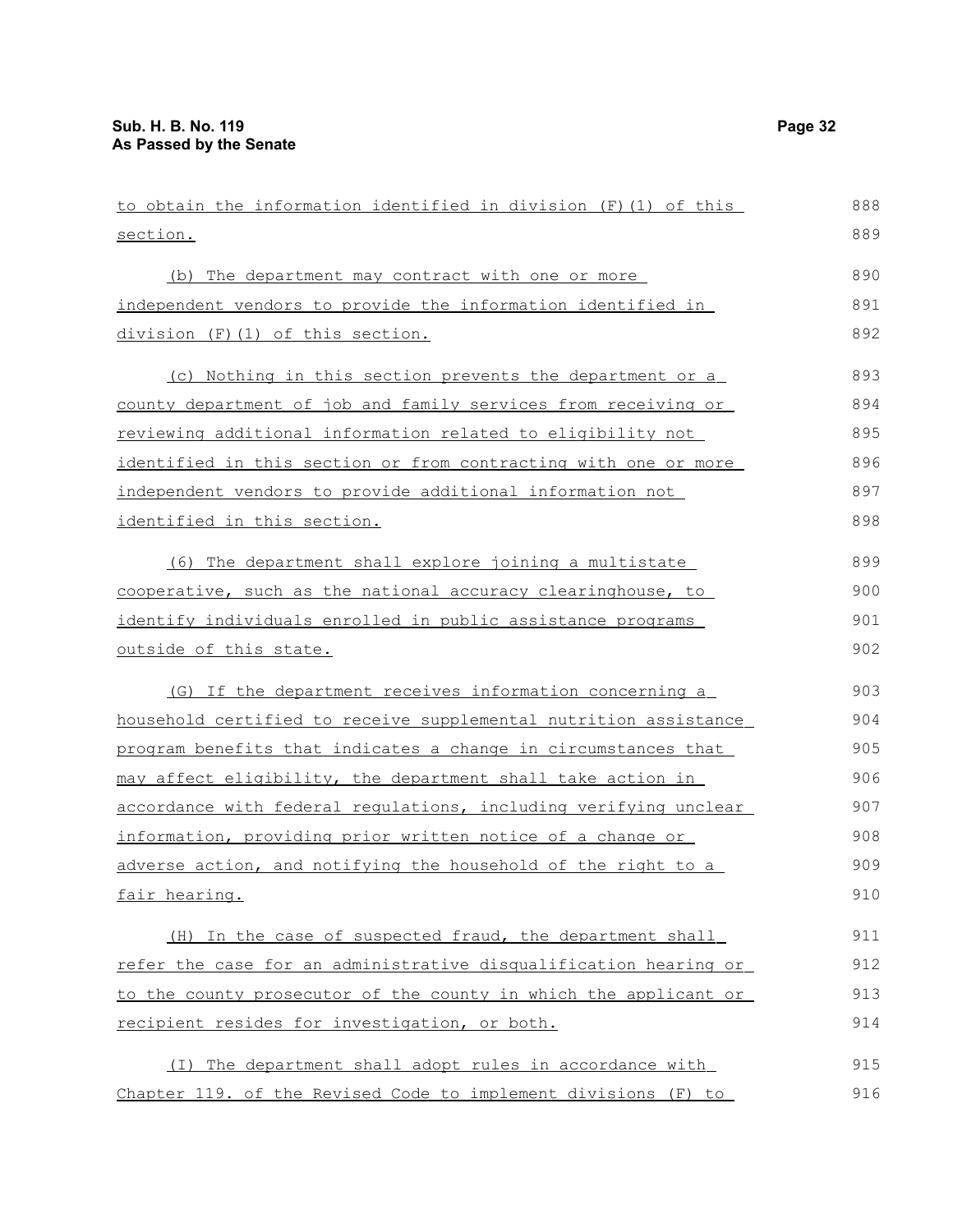(H) of this section.

| (J) Except as prohibited by federal law, the department          | 918 |
|------------------------------------------------------------------|-----|
| may assign any of the duties described in this section to any    | 919 |
| county department of job and family services.                    | 920 |
| Sec. 5160.29. (A) As part of the process of determining an       | 921 |
| individual's eligibility for a medical assistance program, at    | 922 |
| least all of the following information about the individual      | 923 |
| shall be verified:                                               | 924 |
| (1) Identity;                                                    | 925 |
| (2) Citizenship and alien eligibility;                           | 926 |
| (3) Social security number;                                      | 927 |
| (4) State residency status;                                      | 928 |
| (5) Disability status;                                           | 929 |
| (6) Gross nonexempt income;                                      | 930 |
| (7) Household status;                                            | 931 |
| (8) Medical expenses;                                            | 932 |
| (9) Enrollment status in other state-administered public         | 933 |
| assistance programs within and outside the state.                | 934 |
| (B) As part of the process of determining an individual's        | 935 |
| eligibility for a medical assistance program, each applicant, or | 936 |
| a person acting on the applicant's behalf, shall verify the      | 937 |
| applicant's identity.                                            | 938 |
| (C)(1) The department of medicaid shall sign a memorandum        | 939 |
| of understanding with any department, agency, or division as     | 940 |
| needed to obtain the information specified in division (A) of    | 941 |
| this section.                                                    | 942 |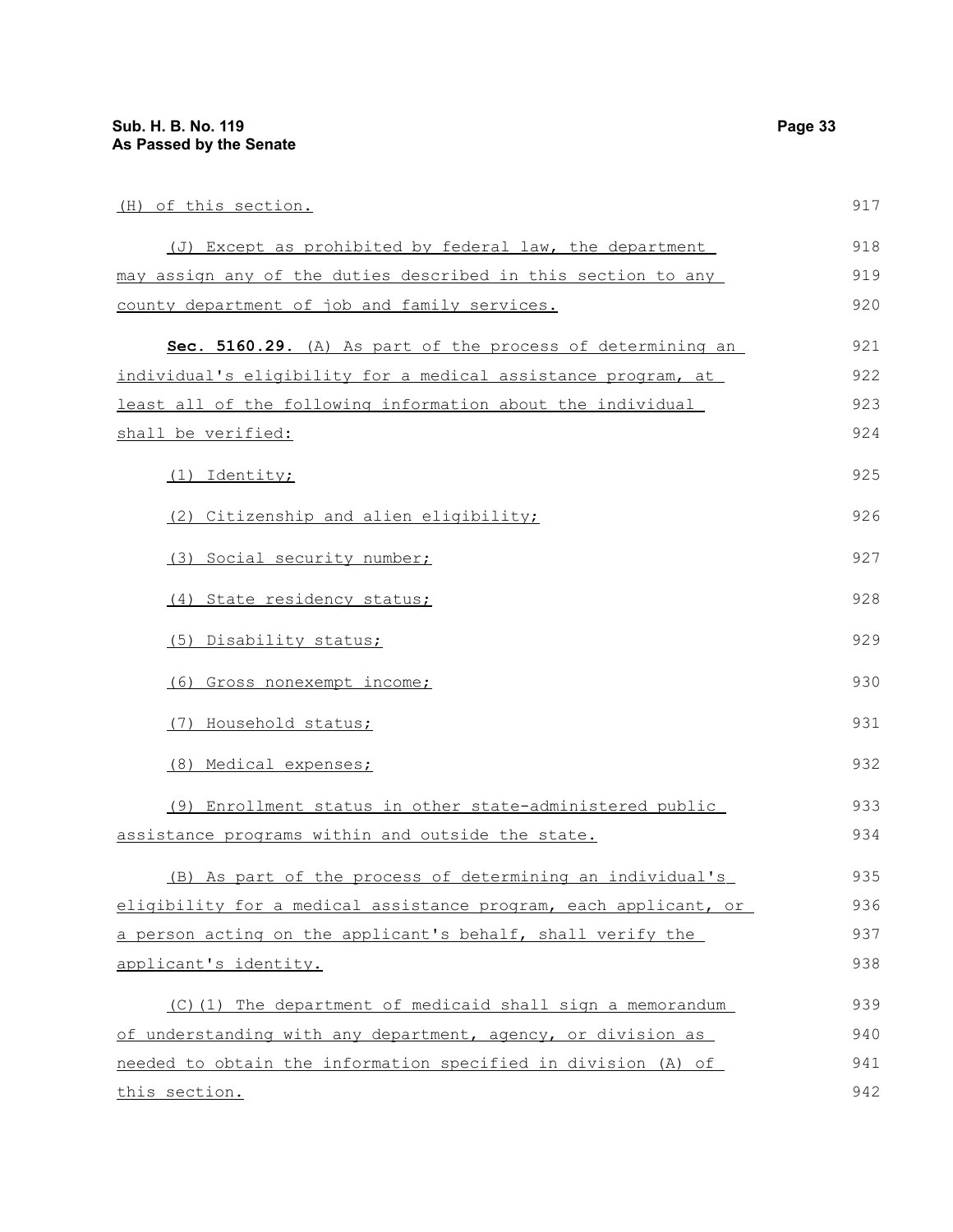| (2) The department may contract with one or more                        | 943 |
|-------------------------------------------------------------------------|-----|
| independent vendors to provide the information identified in            | 944 |
| division (A) of this section.                                           | 945 |
| Sec. 5160.291. (A) (1) As information described in division             | 946 |
| (A) of section 5160.29 of the Revised Code is received by the           | 947 |
| department of medicaid or an entity with which the department           | 948 |
| <u>has entered into an agreement under section 5160.30 of the </u>      | 949 |
| <u>Revised Code, the department or entity shall do both of the </u>     | 950 |
| following on at least a quarterly basis and in accordance with          | 951 |
| federal regulations:                                                    | 952 |
| (a) Review the information to determine whether it                      | 953 |
| indicates a change in circumstances that may affect eligibility         | 954 |
| for a medical assistance program;                                       | 955 |
| (b) Take appropriate action.                                            | 956 |
| (2) Division (A) (1) of this section applies only to the                | 957 |
| <u>extent information described in division (A) of section 5160.29 </u> | 958 |
| <u>of the Revised Code is available to the department or entity.</u>    | 959 |
| (B) If the department of medicaid or an entity with which               | 960 |
| the department has entered into an agreement under section              | 961 |
| 5160.30 of the Revised Code receives information concerning a           | 962 |
| medical assistance recipient that indicates a change in                 | 963 |
| circumstances that may affect the recipient's continued                 | 964 |
| eligibility for the medical assistance program in which the             | 965 |
| recipient is enrolled, the department or entity shall take              | 966 |
| appropriate action, including verifying unclear information,            | 967 |
| providing prior written notice of a change or adverse action,           | 968 |
| and notifying the recipient of the right to appeal under section        | 969 |
| 5160.31 of the Revised Code.                                            | 970 |
|                                                                         |     |

 **Sec. 5160.292.** If a violation of section 2913.401 of the 971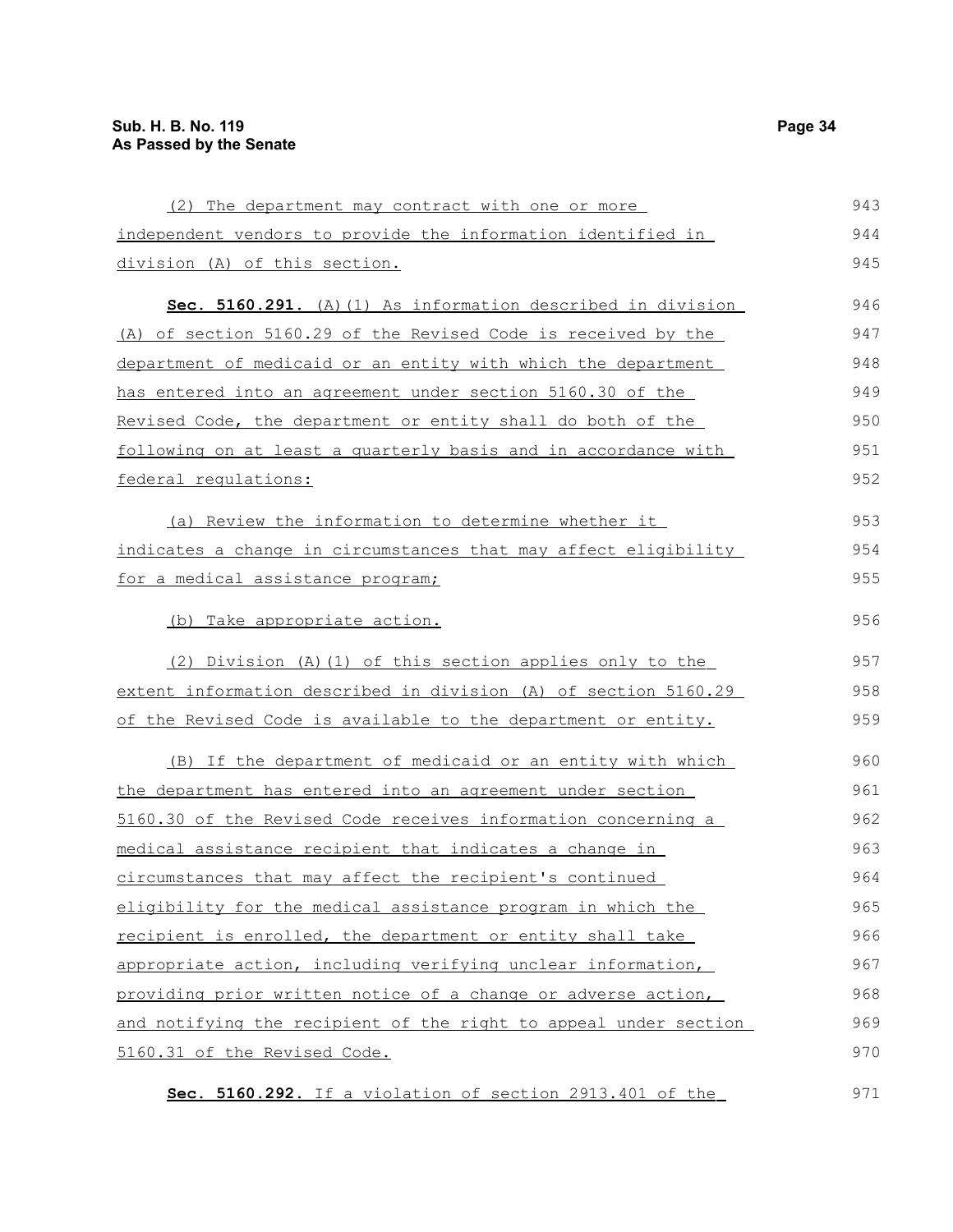| Revised Code or a similar offense is suspected in the process of | 972  |
|------------------------------------------------------------------|------|
| determining or redetermining a medical assistance recipient's    | 973  |
| eligibility, the case shall be referred for investigation to the | 974  |
| county prosecutor of the county in which the medical assistance  | 975  |
| recipient resides, referred for an administrative                | 976  |
| disqualification hearing, or both.                               | 977  |
| Sec. 5160.293. Nothing in sections 5160.29 to 5160.292 of        | 978  |
| the Revised Code prevents the department of medicaid or any      | 979  |
| entity with which the department has entered into an agreement   | 980  |
| under section 5160.30 of the Revised Code from doing either of   | 981  |
| the following:                                                   | 982  |
| (A) Receiving or reviewing information related to                | 983  |
| individuals' eligibility for a medical assistance program beyond | 984  |
| the information specified in division (A) of section 5160.29 of  | 985  |
| the Revised Code;                                                | 986  |
| (B) Contracting with one or more independent vendors to          | 987  |
| provide such additional information for such purpose.            | 988  |
| Sec. 5160.47. (A) The department of medicaid shall enter-        | 989  |
| do both of the following:                                        | 990  |
| (1) Enter into any necessary agreements with the United          | 991  |
| States department of health and human services and neighboring   | 992  |
| states to join and participate as an active member in the public | 993  |
| assistance reporting information system <sub>i</sub>             | 994  |
| (2) Explore joining other multistate cooperatives, such as       | 995  |
| the national accuracy clearinghouse, to identify individuals     | 996  |
| enrolled in public assistance programs outside of this state.    | 997  |
| <del>The</del>                                                   | 998  |
| (B) The department may disclose information regarding a          | 999  |
| medical assistance recipient to the extent necessary to          | 1000 |